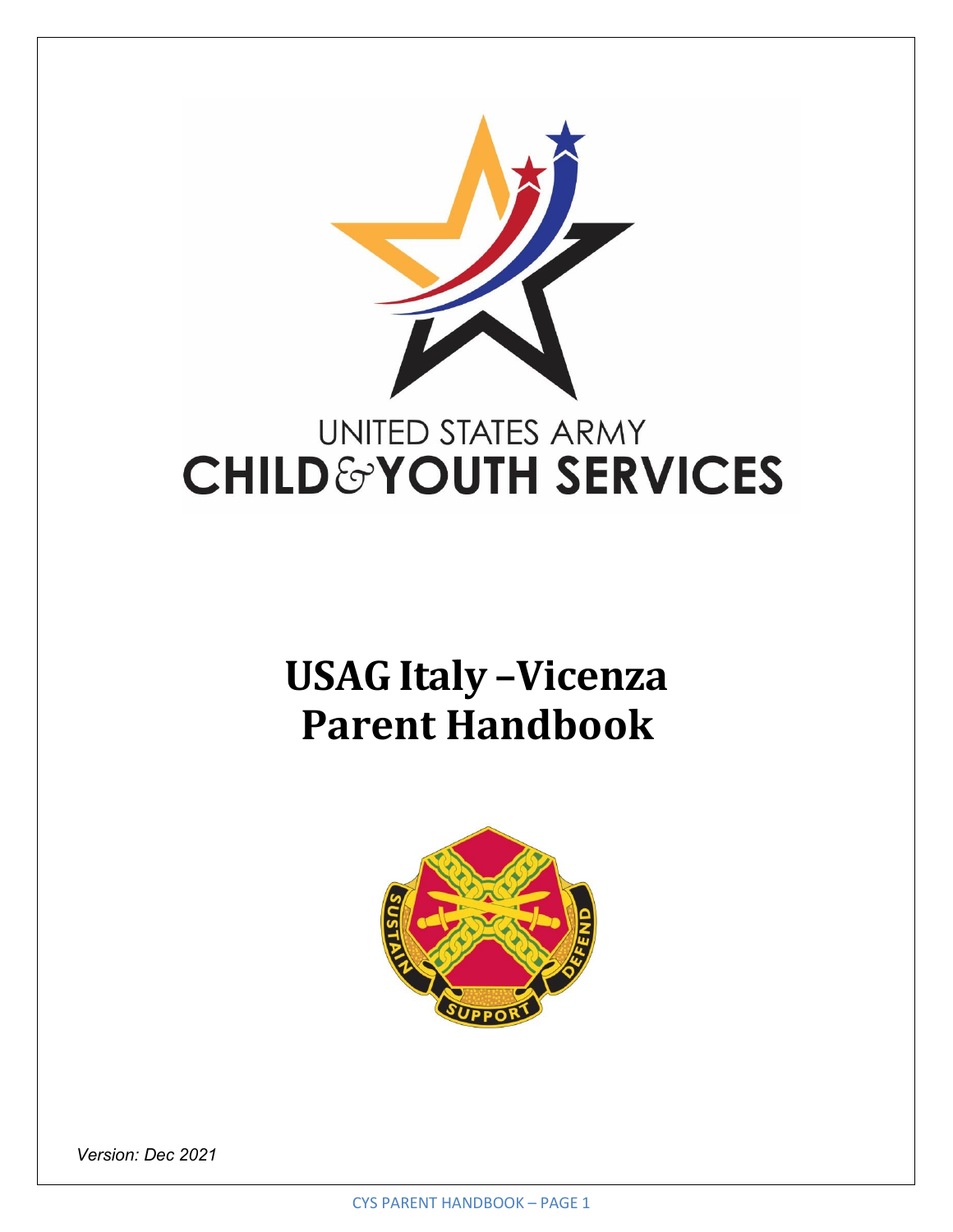#### **CONTACT INFORMATION**

#### **Parent Central Services (Registration for all programs)**

Building 108 Caserma Ederle Davis Soldier & Family Readiness Center Monday-Wednesday & Friday .........................8:30 a.m. – 4:30 Thursday ..........................1 – 6 p.m. DSN 646-5820/5821 • CIV 0444 71-5820/5821 Webtrac: https://webtrac.mwr.army.mill

#### **Child Development Center Villaggio**

Building 703 Villaggio Housing Area Monday-Friday DSN 646-4449 • CIV 0444-71-4449

#### **Child Development CenterEderle**

Building 398 Caserma Ederle Monday- Friday DSN: 646-5166/5167 • CIV 0444 71-5166/5167

#### **CYS Nurse**

DSN: 646-4448 • CIV: 0444-71-4448

#### **School-Age Center**

Building 703 Villaggio Housing Area Monday-Fridays DSN: 646-4443 • CIV: 0444-71-4443

#### **School Liaison Officer** Building 108 Caserma Ederle

Davis Soldier & Family Readiness Center DSN: 646-5836 • CIV: 0444-71-5836

#### **SKIES***Unlimited* **Instructional Programs**

*Schools of Knowledge, Inspiration, Exploration and Skills* Building 308 Caserma Ederle SKIES Store: Monday-Thursday ... 1:30 – 5:30 p.m. DSN: 646-4992 • CIV: 0444-71-4992

#### **Youth Center**

Building 702 Villaggio Housing Area Monday-Friday DSN: 646-4430 • CIV: 0444-71-4430

#### **Teen Center** Building 373 Caserma Ederle (Currently Closed) Monday-Friday DSN: 646-5122 • CIV: 0444-71-5122

**Youth Sports and Fitness** Building 702 Villaggio Housing Area DSN: 646-4436 • CIV: 0444-71-4436

**NOTE: CYS Programs are closed on all Federal Holidays.**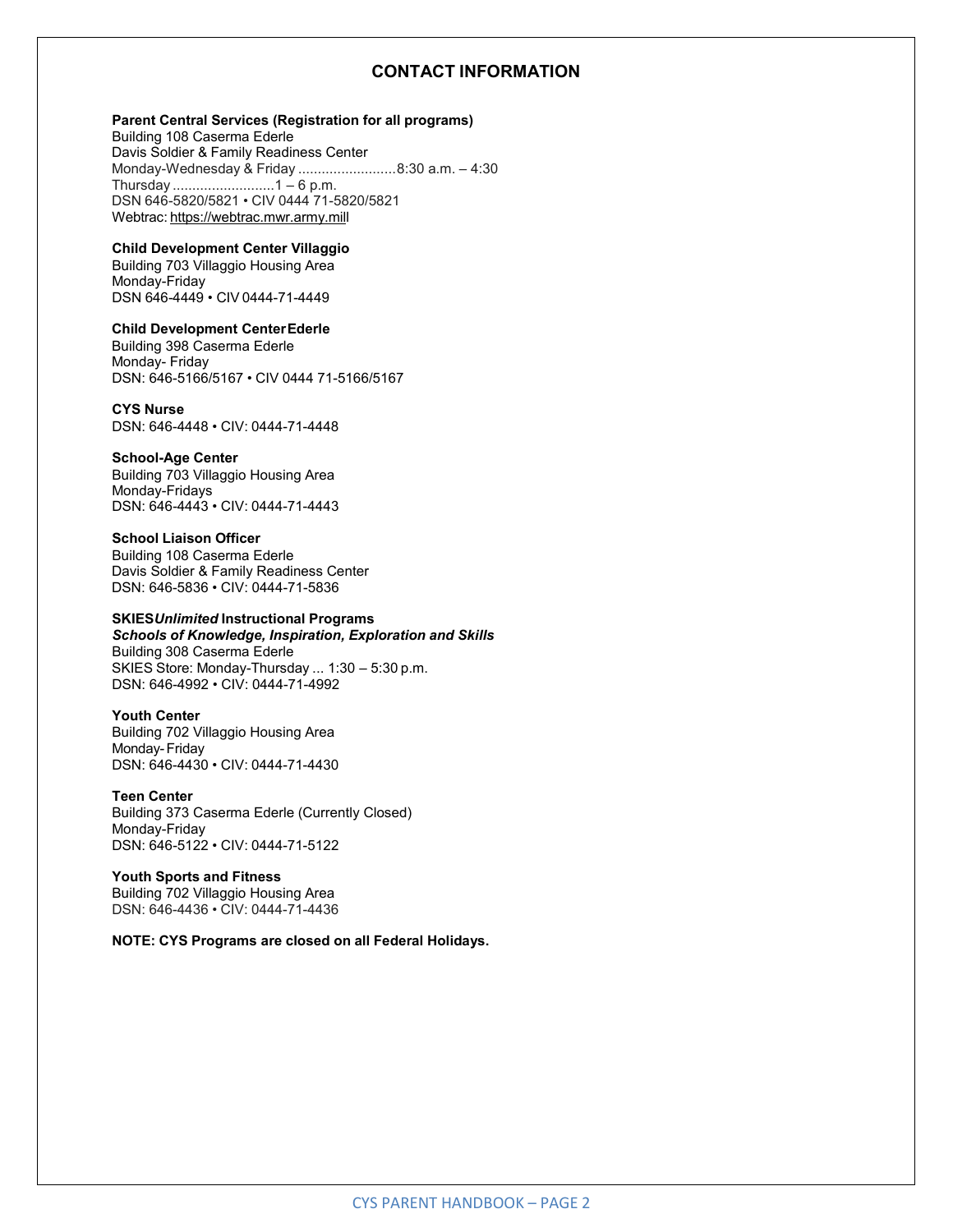# **TABLE OF CONTENTS**

# **INTRODUCTION**

- Welcome Letter
- Customer Service (Caregivers Creed/Customer's Covenant)
- Mission
- Vision
- Goals
- Philosophy
- **Families**
- **Confidentiality**
- Diversity/Non-Discrimination
- Open Door Policy
- Communication/Feedback
- Chain of Command

# **CHAPTER 1 - SAFETY & RISK MANAGEMENT**

- Child Abuse and Neglect
- Background Clearance
- Sign In/Out of Facilities
- Parking
- Child Guidance & Touch Policy
- **Biting**
- **Bullying**
- Video Surveillance System
- Adult/Child Ratios
- Training & Professional Development
- Parental Involvement
- Regulation & Inspection
- **Accreditation**

## **CHAPTER 2 - REGISTRATION PROCESSES AND PROCEDURES**

- Global Data Transfer
- **Patron Eligibility**
- Parent Central Services
- Items Required for Child/Youth Registration
- **Immunization**
- Health/Sports Physical Assessment
- Special Needs Identification
- Multidisciplinary Inclusion Action Team
- Special Diet
- **Medical Action Plans**
- Reasonable Accommodation
- Wait List
- Middle School/Teen Registration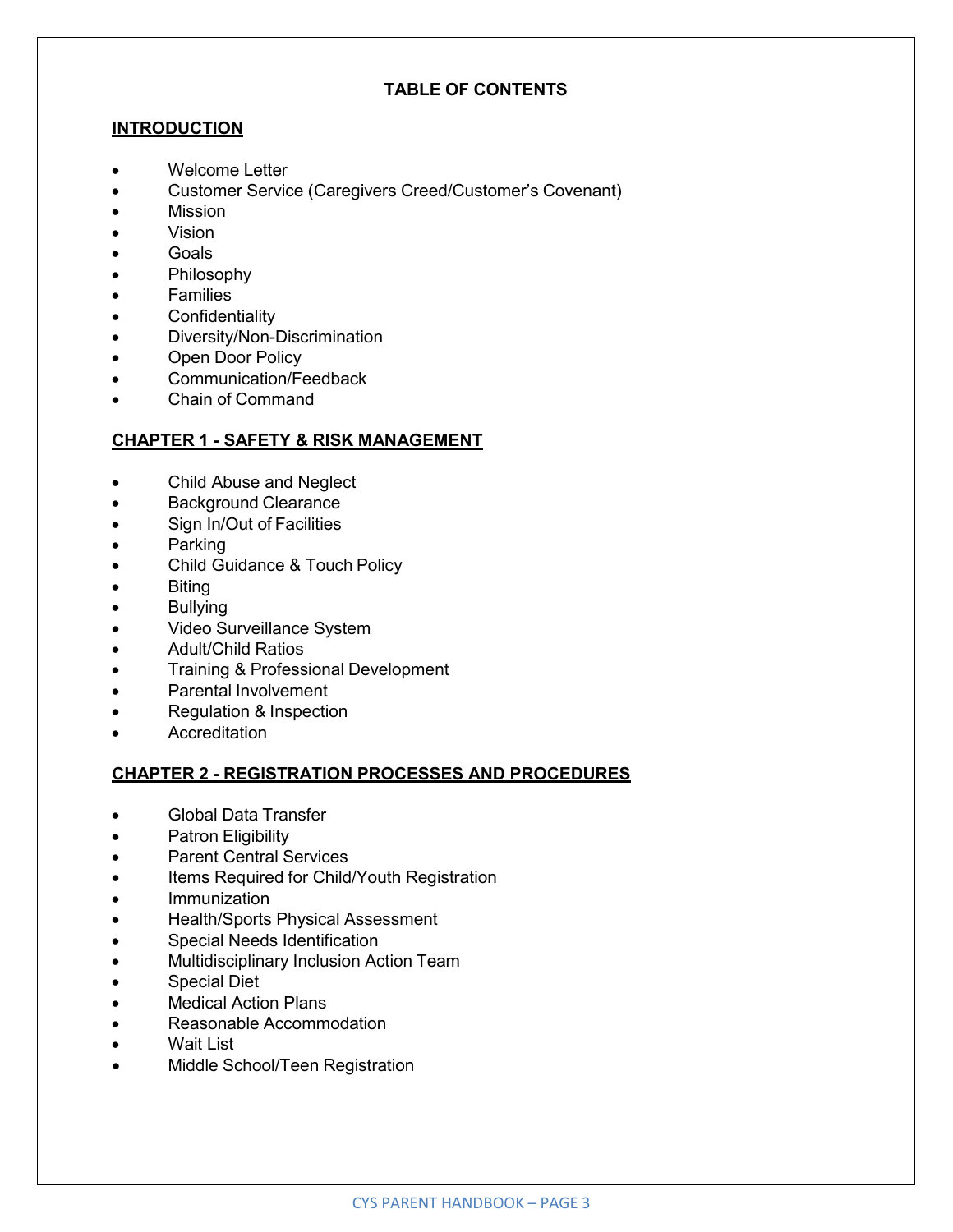# **CHAPTER 3 - DAILY OPERATIONS**

- Daily Admission/Release: Arrival & Departure Procedures
- Denial of Child Care Services
- Re-Admission After Illness
- **Basic Care Items**
- Administration of Medication
- Self-Medication
- Rest and Nap Period
- Personal Items from Home (Clothes/ Shoes/ Jewelry/ Sleep Aids)
	- o Diapering/Toilet Training
- **Transitions**
- Celebrations (Birthday& Holidays/Special Events)
- Emergencies (Closure/Evacuations/Mobilization)
- Minor or Serious Accidents/Emergencies
- Transportation Policy
- **Field Trips**
- Food & Nutrition
- Family Style Dinning
- Parent Participation Program
	- o Parent Education
	- o Family Advisory Council
	- o Parent Conference
- **Mission Related Extended Hours**
- After Hour Care

## **CHAPTER 4 - PAYMENTS AND REFUNDS**

- **Joint Based Location**
- **Tax Liability**
- **Total Family Income (TFI)**
- **Program Fees**
	- o Hourly Care Fees
	- o CYS WEBTRAC Payment
	- o Late Pick Up Fee
	- o Late Payment
	- o Financial Hardship Waiver
	- o Leave/Vacation Options
	- o Withdrawal/Out-Processing
	- o Absenteeism
	- o Refund

## • **Parent Fee Reduction Incentives**

- o Deployment Support Services
- o Parent Participation Fee Reduction
- o Multiple Child Reduction (MCR)
- o Family Child Care Fee Incentive
- o Extended Duty Child Care Fee Assistance
- o Mission Related Extended Duty 24/7 Fee Assistance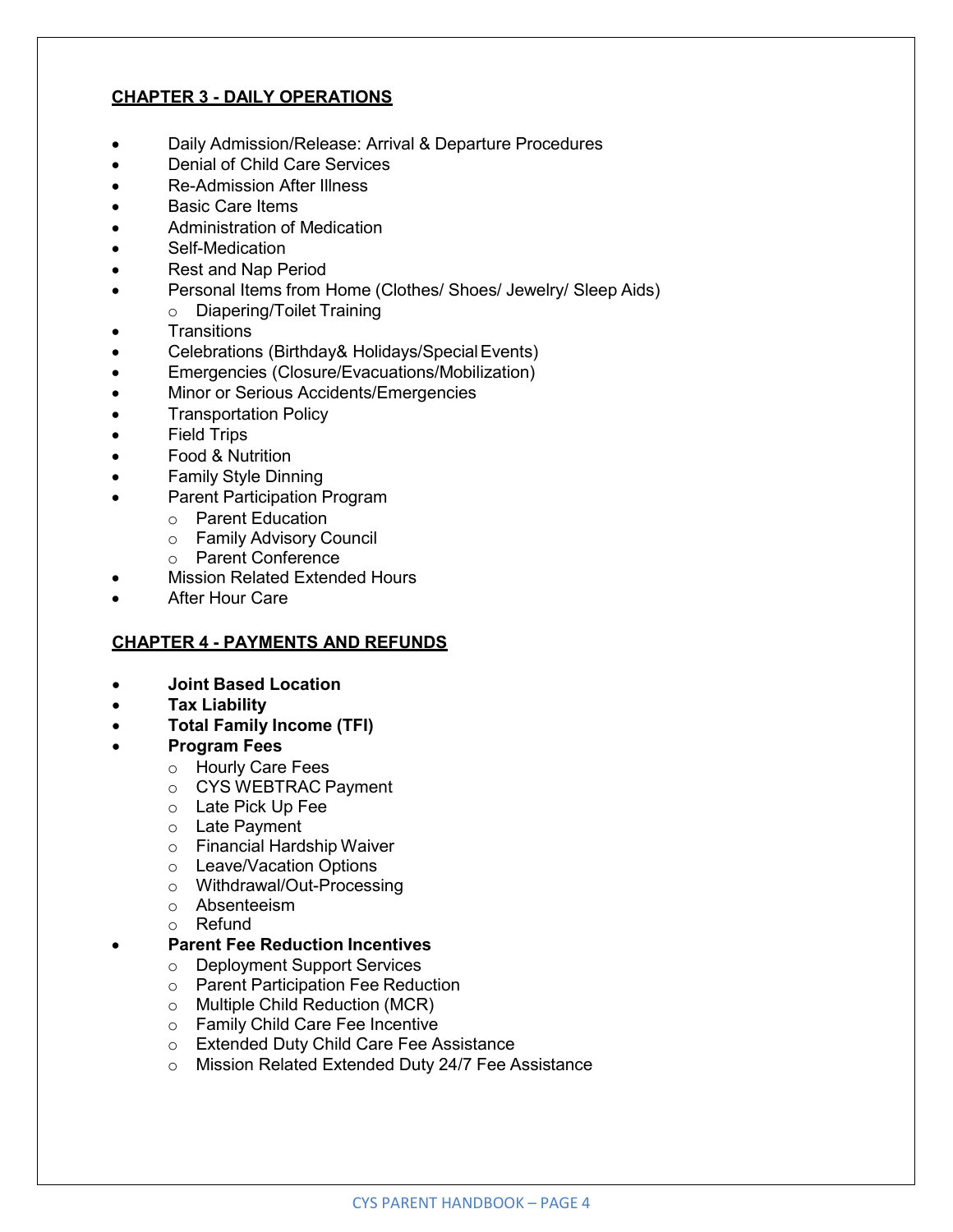# **CHAPTER 5 - CURRICULUM AND PROGRAMS** *[Services vary by Installation]*

- **Child Development Centers (CDC) & Family Child Care (FCC) Homes**
- **School Age Care**
- **Middle School /Teens**
- **Child and Youth Sports and Fitness Program**
- **CORE PROGRAMS**
	- o **Child Development Center (CDC) (Ages 6 wks – 5yrs)**
	- o **Child Development Homes (CD) (Ages 4 wks – 12yrs)**
	- o **Family Child Care (FCC) Homes (Ages 4 wks – 12yrs)**
	- o **School-Age (SA) Centers (Ages 6-12 yrs)**
	- o **Youth Centers (YCs) (Ages 11-18 yrs)**
	- o **Youth Sports & Fitness Programs (Ages 3 -18 yrs)**
		- **National Alliance for Youth Sports**
	- o **Parent and Outreach Services Programs:**
		- **Parent Central Services (Ages 0 -18 yrs)** 
			- Kids On Site/Short Term Alternative Child Care (Ages 6 wks 12 yrs)
			- Kids at Home (Ages 6 wks  $-18$  yrs)
			- **Parents On Site/Parent Co-Ops (Ages 6 wks 12yrs)**
			- CYS Babysitters (Ages 6 wks 12 yrs)
			- SKIES (Ages 6 mths -18yrs)
		- Deployment Support Services:
			- Respite Child Care
			- Youth Technology Labs (Ages 6-18 yrs)
			- Child Behavior Consultants
	- o **Community Based Programs: Mission Youth Outreach (Ages 6-18 yrs)**
		- **Army Affiliated CYS Programs**
			- Army Child Care in Youth Neighborhood (Ages 6 wks 12yrs)
			- Army School Age Programs in Your Neighborhood (Ages 6-12 yrs)
			- Army Youth Programs in Youth Neighborhood (Ages 13-18yrs)
		- **Army Sponsored CYS Child Care Programs: (Ages 6 wks-12yrs)**
			- Military Child Care in Your Neighborhood
			- Operation Military Child Care
			- **Army Sponsored CYS Youth Programs: (Ages 6-18 yrs)**
				- Operation Military Kids
				- Mission: Youth Outreach
	- o **Army School Support Services (Grades K-12)**
		- School Liaison Officers (SLOs)
		- **Home School Support**
		- Homework Center (K-12 grades)
		- School Youth Sponsorship Programs
		- Tutor.Com  $(K 1<sup>st</sup>$  Yr College)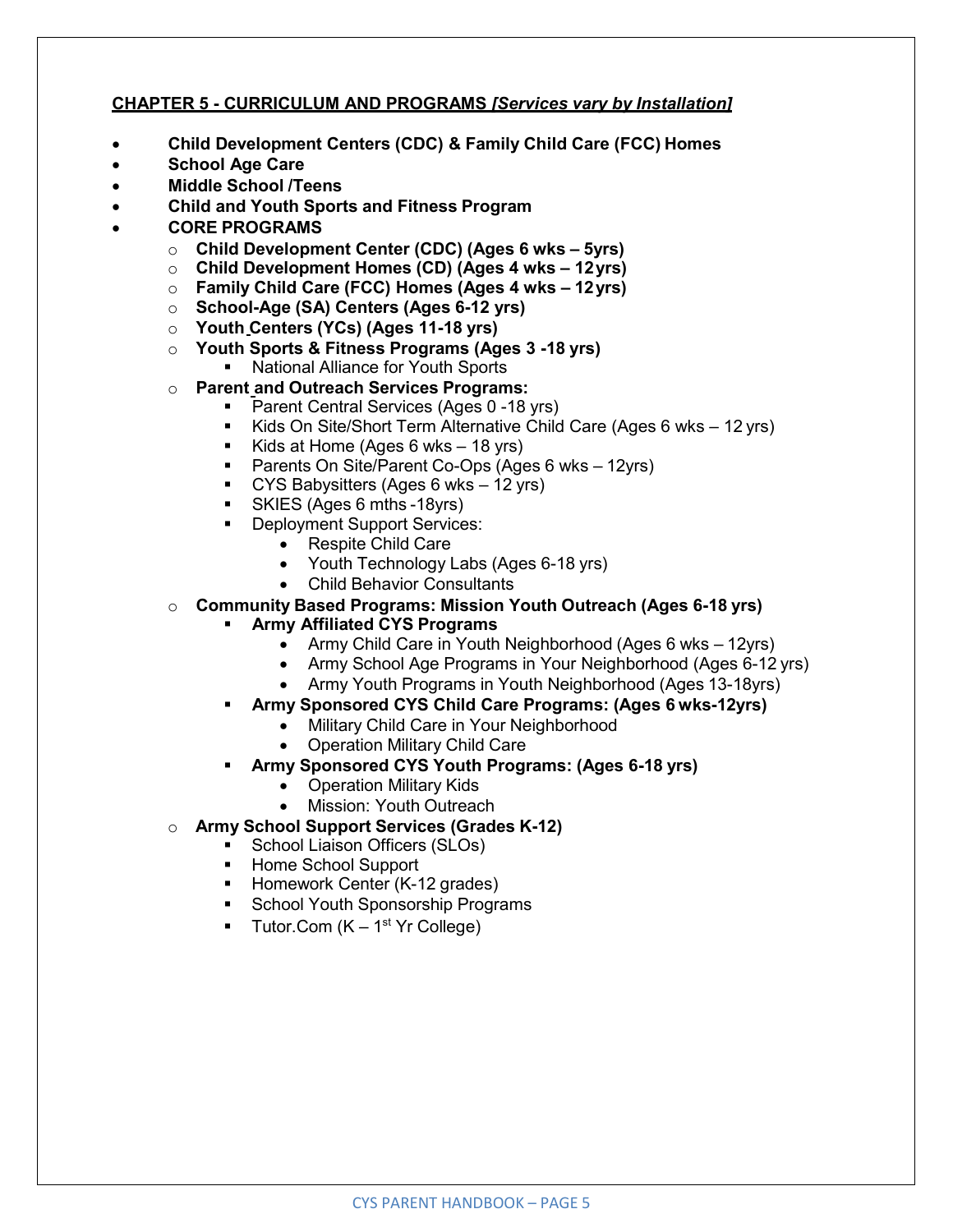#### **Welcome Letter**

#### Dear Parents,

Welcome to USAG Italy – Vicenza Child & Youth Services (CYS)! We recognize the strength of our Soldiers comes from the strength of their Families; we consider it an honor and look forward to supporting your Family readiness. CYS is an Army program that provides services to all Military, Department of Defense and Contract Agencies who support the mission of our Garrison. Our highly trained staff is committed to providing a safe, nurturing environment that meets the holistic needs of the child/youth ages four weeks to 18 years old. Lastly, our programs and activities are specifically designed by early childhood and youth development specialists to meet the growing needs of 21st century military Families.

CYS believes that parents are the most influential individuals in the lives of their child/youth. For this reason, our facilities and programs strive to create a Family friendly environment where parents and staff work in partnership in the positive development of their child/youth. Research shows that when Families and teachers work together in support of learning, it results in the child/youth remaining in school longer, performing better in school and possessing a higher sense of self-esteem.

We thank you for partnering with Vicenza CYS in the growth and development of your child/youth. We look forward to your visits and encourage you to become involved in the planned learning activities in the centers, in the home of your provider or in the comfort and convenience of your own home.

Again, thank you for considering Vicenza Child & Youth Services!

Sincerely,

John-Luca Harbeson Child & Youth Services Coordinator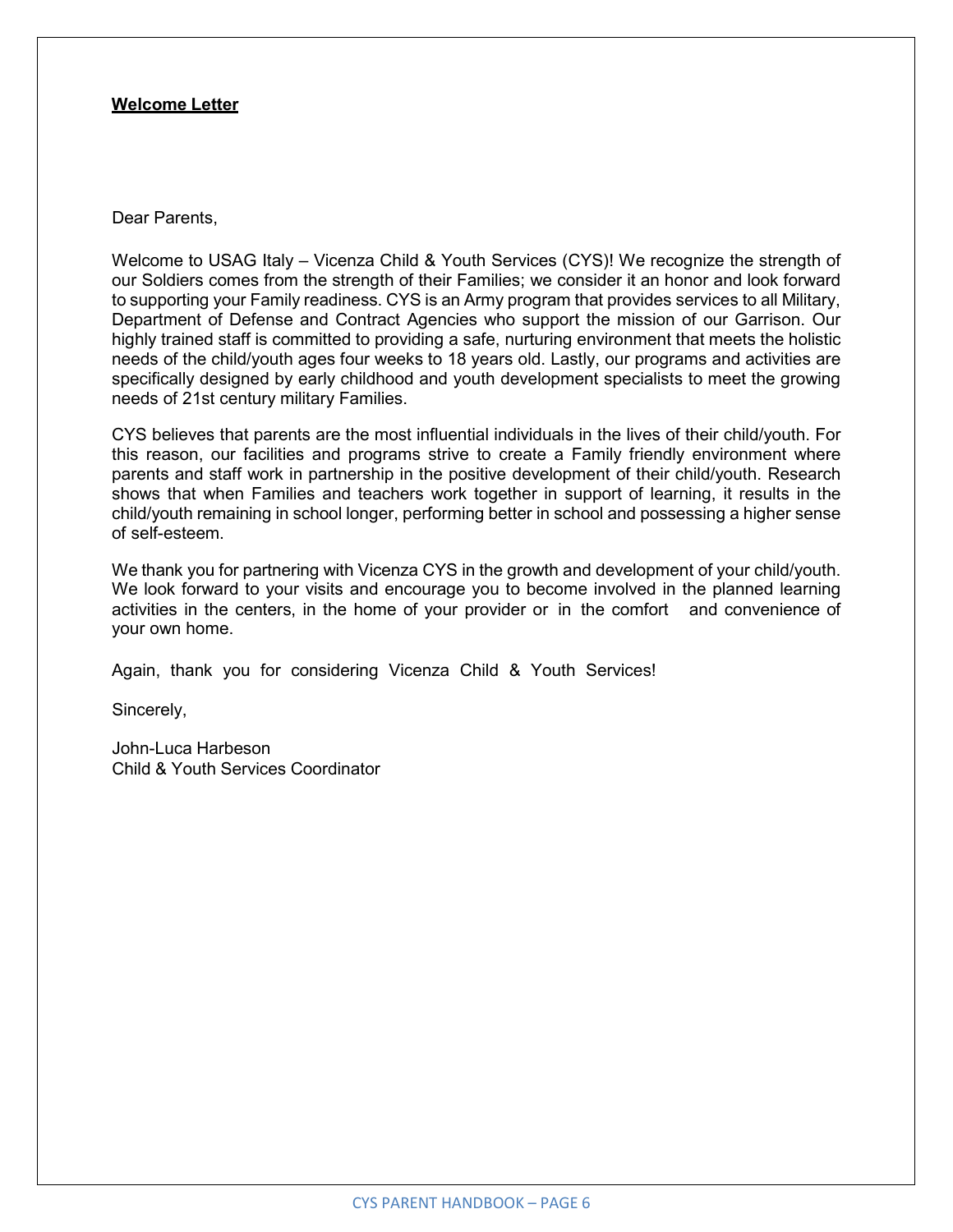# **CUSTOMER SERVICE**

## **CAREGIVERS CREED**

I am an Army Caregiver, a professional trained in my duties. I serve Department of Defense Families who protect the nation by protecting their children. I will always provide a safe, nurturing, and enriching environment. Never will I put children in harm's way or allow others to do so. I will build trust with parents so they can concentrate on their mission. I will always treat Families with the dignity and respect they deserve. Army Caregivers are key members of the Army Team. I am an Army Caregiver!



#### **CUSTOMER COVENANT**

Family and Morale, Welfare and Recreation (FMWR) is committed to providing quality through service excellence to our Soldiers and Families commensurate with the quality of their service to our Nation. We understand that we create value for our customers through predictable, consistent and efficient customer focused service.

**To that end, we promise our customer they will…..**

- Always be respected & treated as individuals who are valued
- Receive a prompt and friendly greeting in a professional and courteous manner
- Experience aesthetically-pleasing facilities
- Receive timely, accurate and helpful information
- Be offered high quality products and services
- Have an opportunity to provide feedback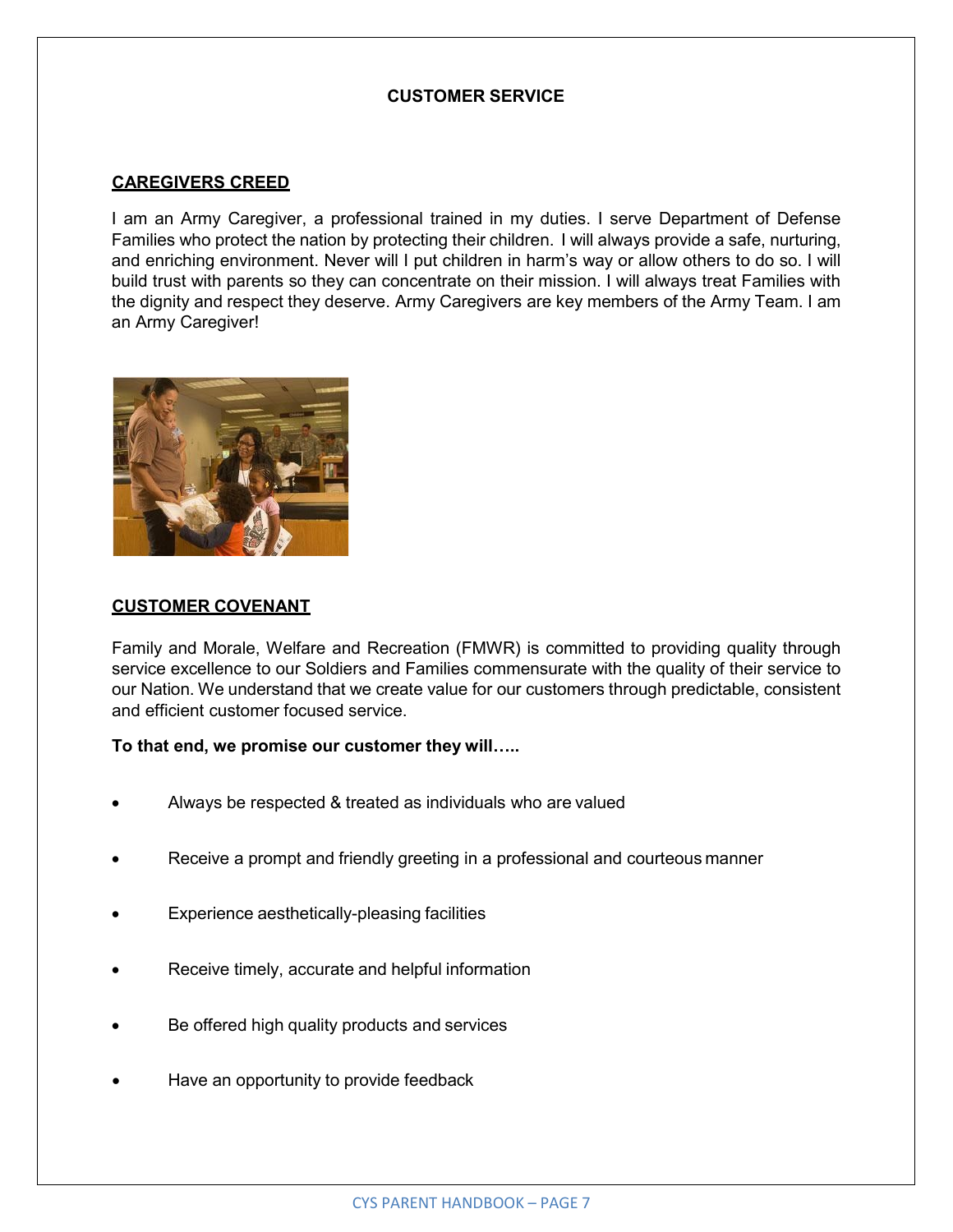**Mission:** Our Mission is Caring. We support the military lifestyle while reducing conflicts between mission readiness and parental responsibilities. When a Soldier loses duty time during deployment, mobilization or contingency situations due to a lack of childcare, it negatively impacts the military mission. CYS provides critical support services to mitigate such stressors.

**Vision:** CYS programs are dedicated to providing:

- Seamless delivery systems for child/youth enrolled in CYS Family Childcare Homes and Child Development Centers.
- Predictable services
- Safe, healthy family-friendly environments
- Well managed programs
- Accountability for Army, Community, CYS Service Staff, Child/youth and Parents
- Satisfied customers Child/youth, Parents, Army and Community
- Maintaining status as a "Benchmark for America's Child Care" and becoming "Benchmark for America's Youth Programs"

## **Goals:**

• **Availability:** Provide adequate program capacity and services with the right mix of age groups and spaces to support employment, deployment, health and fitness, youth development, instructional programs and school transition/education.

• **Affordability:** Operate efficiently within Army resource guidance. Establish fees that consider Army Family budgets and meet Army financial goals so that the CYS Program is affordable to both the Army and the Army Family.

• **Quality:** To support the growth and developmental needs of every child/youth, regardless of age or program enrollment, in a safe and healthy environment, with trained and caring adult staff, volunteers and contractors.

• **Accountability:** To safeguard the Army's resources by efficient management oversight, good fiscal stewardship, reducing waste and protecting assets of programs and services to Soldiers and their Families.

**Philosophy:** CYS programs are designed to help your child/youth build within themselves a positive self-concept that generates feelings of acceptance and respect for individuality. We believe in designing programs where children/youth have opportunities to participate individually or as a group in age appropriate developmental activities that allows for optimal social, emotional, physical, creative and cognitive growth. We promote and cultivate safe learning environments where your child/youth can resolve conflicts through learning age appropriate conflict resolution and mediation skills. We believe in partnering with parents and community to nurture a spirit of cooperation and respect for self and others; reinforce character building and encourage positive parenting.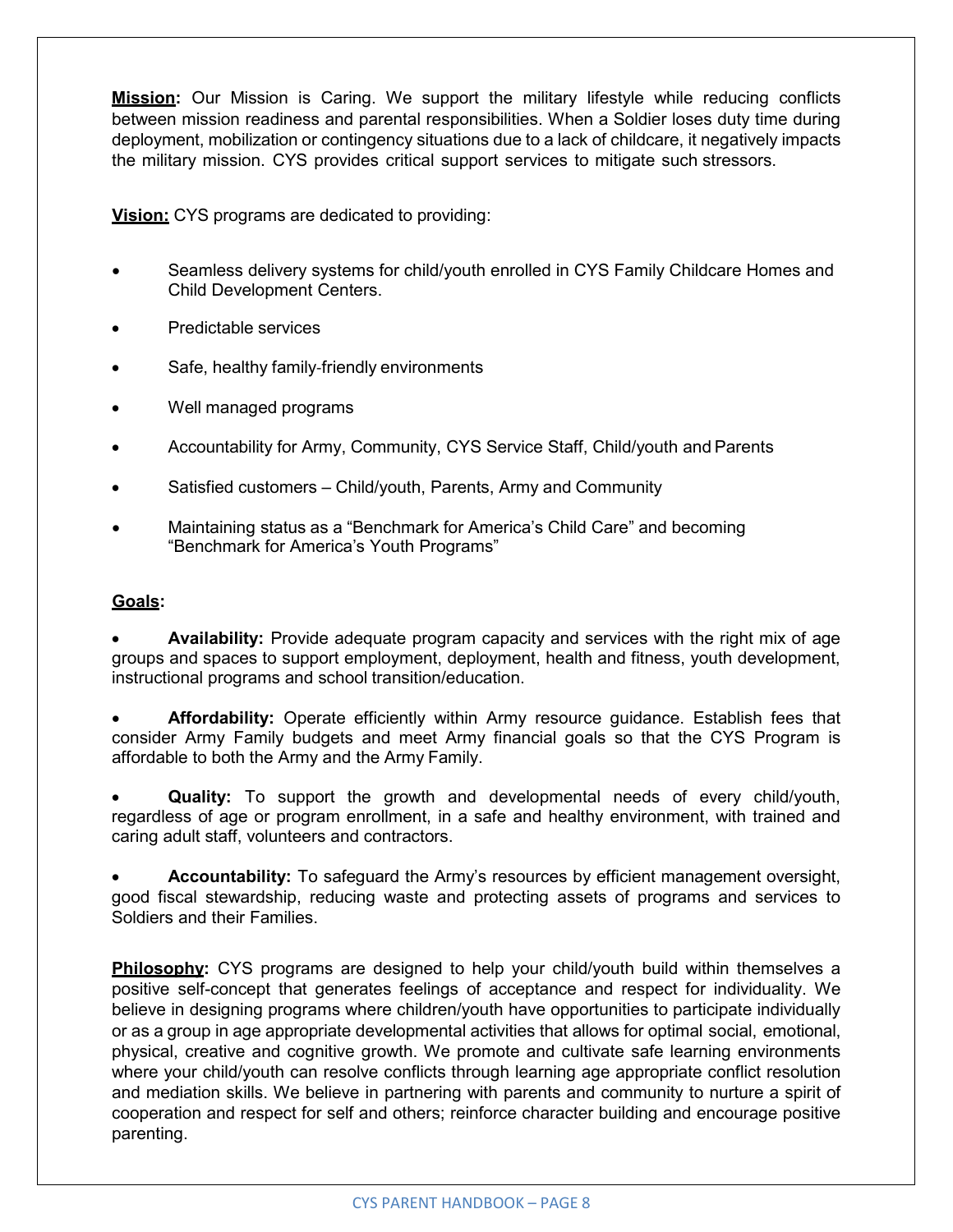**Families:** Families are the first and primary teachers in their child's life. We support Families in this role through a variety of services that address the specific needs of each family, to include formal and informal education opportunities. Communication between the child's primary teacher and Family, as well as management and support staff, is critical and includes an open, honest exchange of ideas, concerns, shared decision making, and respect for cultural diversity. We encourage Families to share their culture, heritage and home language.

**Confidentiality:** Only authorized CYS Service staff will have access to patron files. CYS is committed to protecting the privacy of patron information. Medical information concerning patrons is absolutely confidential under state and federal law and may not be discussed at any time with any person under any circumstance.

**Diversity/Non-Discrimination**: In accordance with Federal Law, Title VII, the Department of Army, Child Youth and School Services prohibits discrimination on the basis of race, national origin, color, creed, religion, sex, age, disability, veteran status, sexual orientation, gender identity or associational preference in employment and in their program operations serving Soldiers, Families and the community. The Department of Army affirms its covenant to support and serve Family and MWR customers and employees.

**Open Door Policy:** CYS Services program level staff members are approachable and accessible to parent/guardians during the center's operating hours. Parents/guardians can voice their concerns, complaints and/or compliments regarding their customer service experience. CYS offers a Family friendly environment that encourages parents/guardians to drop in to visit or observe their child/youth.

**Communication/Feedback:** The fastest way to address concerns and issues about CYS is for parents to contact the CYS Chain of Command. Another option is by completing an Interactive Customer Evaluation (ICE) survey on the garrison's website: <http://www.italy.army.mil/> You have the option of remaining anonymous or, should you desire feedback, you may include your name and address. Parents/guardians who wish to post questions, comments or concerns regarding Morale Welfare and Recreation (MWR), CYS programs may also do so at the following email address: [usarmy.usag-italy.id-europe.mbx.fmwr](mailto:usarmy.usag-italy.id-europe.mbx.fmwr-vmc-cyss-cyms@mail.mil)[vmc-cyss-cyms@mail.mil](mailto:europe.mbx.fmwr-vmc-cyss-cyms@mail.mil)

**Chain of Command:** The most effective way to resolve issues is to channel them through the CYS Chain of Command. Should all attempts at resolution fail, parents/guardians can elevate their issues or concerns up through the Chain of Command in the order below:

Primary Program Assistant (Classroom Lead Teacher) Supervisory Program Specialist Assistant Facility Director Facility Director Coordinator, Child & Youth Services Division: 0444-71-4985 Director, Family and Morale Welfare & Recreation (FMWR): 0444-71-4481 Deputy Garrison Commander: 0444-71-5709 Garrison Commander: 0444-71-5709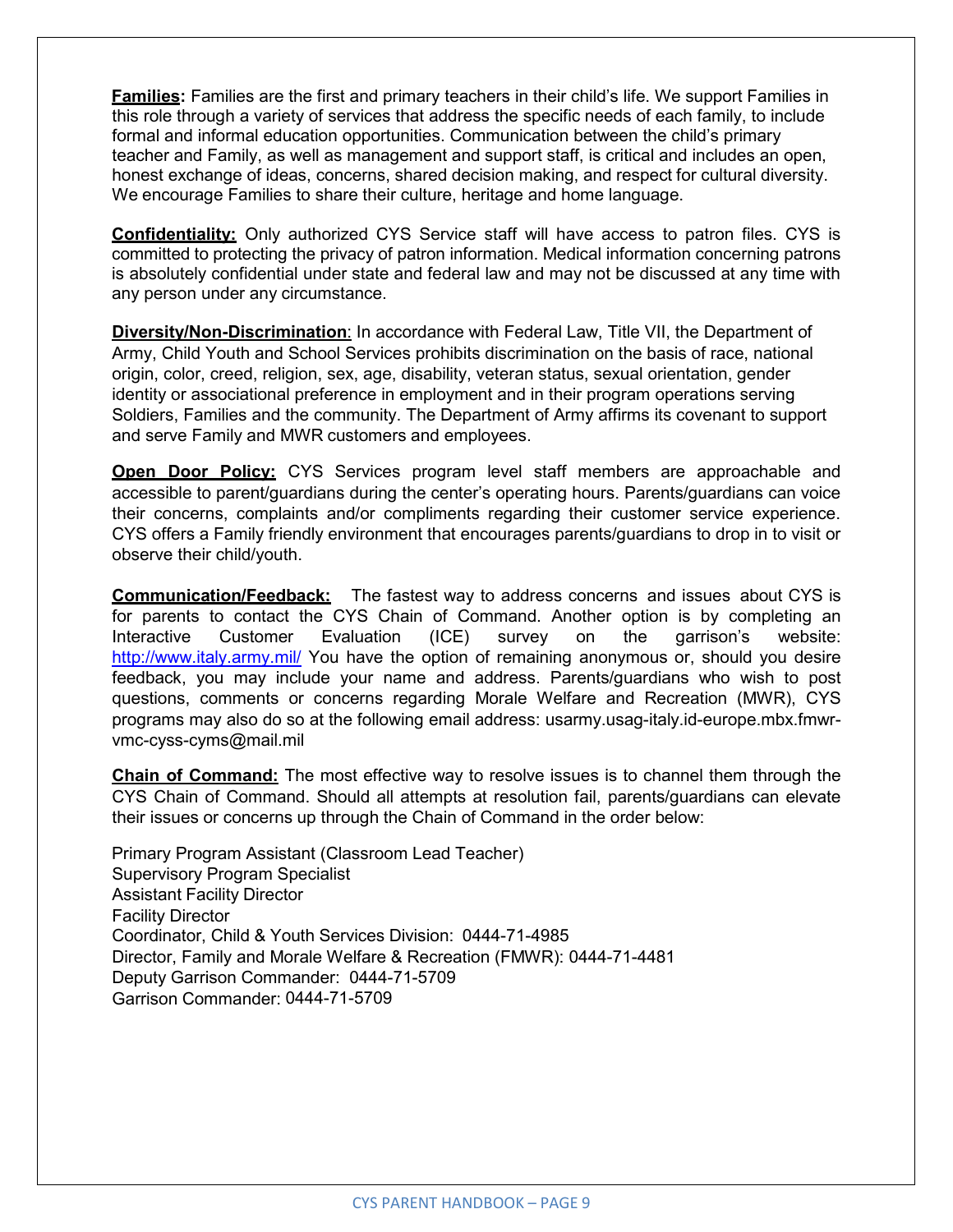#### **CHAPTER 1- SAFETY & RISK MANAGEMENT**

**Child Abuse and Neglect:** DoD defines reportable child abuse and neglect as follows: Child abuse and neglect includes physical injury, sexual maltreatment, emotional maltreatment, deprivation of necessities, or combinations of these, by an individual responsible for the child's welfare under circumstances indicating that the child's welfare is harmed or threatened. The term encompasses both acts and omissions on the part of a responsible person. A "child" is a person under 18 years of age for whom a parent, guardian, foster parent, caretaker, employee of a residential facility or any staff person providing out of home care is legally responsible.

*Child Abuse Reporting All CYS personnel are knowledgeable and considered "mandated* reporters<sup>"</sup> who are required by law to report suspicions of child abuse or neglect. If CYS personnel notice suspicious bruises, cuts or burns on a child, they must:

- a) Report incident to the installation Reporting Point of Contact (RPOC). The R P O C # is: DSN 646-5300 or CIV 0444-71-5300. For Italy, The RPOC is the Military Police Office.
- b) Notify the appropriate CYS program director after notification to RPOC.

DoD Child Abuse and Safety Violation Hotline Posters are placed in visible and high traffic areas throughout all CYS facilities and FCC homes should a parent/guardian/staff need to report incidents of suspected abuse. DoD Child Abuse and Safety Violation Hotline number is: CONUS: 1-877-790-1197 or OCONUS: 571-372-5348 (call collect).

Institutional Child Abuse: Any child neglect or abuse allegations made against a CYS employee will be reported and thoroughly investigated by appropriate law enforcement organizations. For the protection of the children and employee, the employee will be removed from direct care pending the conclusion of the investigation. Reporting is anonymous and staff are immune from discharge, retaliation or other disciplinary action unless it is proved tereport was intended to do harm.

**Background Clearances:** All individuals who regularly interact with children under 18 years of age in Army-sponsored and sanctioned programs are required to undergo detailed initial background checks as well as periodic re-investigations.

Prescreening and Preliminary Background Checks (PBCs) are conducted on all CYS personnel to reduce the risk that past conduct may potentially jeopardize the safety, health, or well-being of children in CYS programs.

Prescreening and favorable completion of PBCs occur for all CYS personnel prior to working with children. At this point, individuals must volunteer/work within "Line of Sight Supervision" (LOSS). LOSS is provided by means of the video surveillance system, vision panels within interior doors and windows, and/or management-level staff members regularly monitoring the individual.

Staff under LOSS will be identified by nametags with first and last names and burgundy red bib aprons or red polo shirts. Staff who have completed background checks will be identified by nametags with first and last names and green bib aprons or green polo shirts. Classroom leads will be identified by nametags with first and last names and blue bib aprons or blue polo shirts. Management staff will wear nametags with first and last names and appropriate business attire.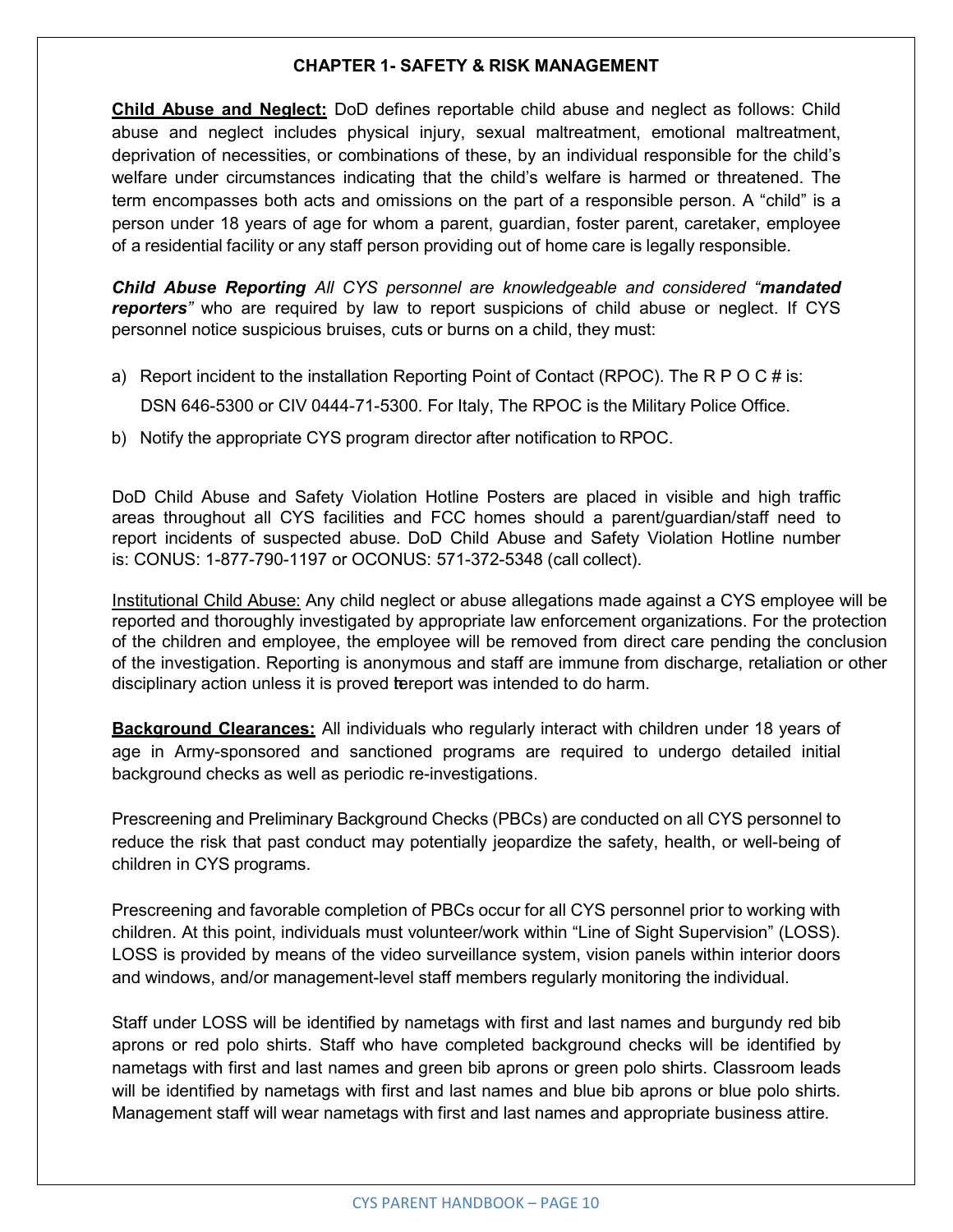**Sign In/Out of Facilities**: To maintain a safe and secure environment, all visitors are required to sign in/out at the facility's front desk and obtain a visitor's identification badge. Parents/guardians simply dropping off or picking up their child/youth do not have to sign in. Parents/guardians visiting the facility or a classroom greater than 15 minutes must sign in at the classroom or at the front desk.

Parking: Parking is available and adjacent to the facilities for drop-off and pick-up purposes. Leaving vehicles idle is not permitted, according to garrison policy. Idling vehicles contributes to air pollution and emits air toxins, which are pollutants known or suspected to cause cancer or other serious health effects.

**Child Guidance and Touch Policy:** Helping a child/youth understand and make appropriate choices is the basis for child guidance. When a child/youth misbehaves, CYS staff works along with the Parent/Guardians using Positive Guidance (POSITIVE DISCIPLINE, POSITIVE PARENTING, GENTLE AND LOVING GUIDANCE) to identify the problem and find strategies that enable the child/youth to respond appropriately. Positive Guidance is a belief that children should be treated with respect, free from fear of violence and shame and guided with loving encouragement. *Corporal punishment is not allowed in the CYS programs under any circumstances, even with parent approval.*

Boundaries for appropriate and inappropriate touching are established to ensure clear understanding of what is acceptable and what is not acceptable. Inappropriate touching will be investigated and may be grounds for immediate closure of the FCC home or removal of a CYS staff member, contract employee or volunteer.

**Biting:** Policies will focus on modifying the child's behavior within the existing environment rather than "suspending" the child. When this is not possible, the Outreach Services Director will assist parents in obtaining care in another CYS setting if available.

**Bullying:** U.S. Army Garrisons and DODEA Schools are committed to making our facilities, homes and community safe, caring, and welcoming places for all who enter our doors, particularly our children/youth. For this reason, CYS has a zero tolerance for acts of bullying or disrespect towards children/youth or CYS staff. We treat each other with respect. Our community and centers define respect as follows: Treat others, *regardless of age or position*, with the same level of respect and dignity you wish to be treated with.

CYS defines bullying as follows: A mean and one-sided activity intended to harm where those doing the bullying get pleasure from the intended target's pain and/or misery. Bullying can be verbal, physical, and/or relational to the target's race, ethnicity, religion, gender (including sexual orientation), physical, or mental attribute. It includes all forms of hazing and cyber bullying and can be and often is continuous and repeated over time. However, once is enough to constitute bullying.

Bullying (on post as well as off post), including all forms of cyber bullying, can impact the targeted individual's feeling of safety and create an intimidating, hostile or offensive environment. The CYS Coordinator or Facility Director will immediately address such actions for the well-being and safety of all children/youth and the community.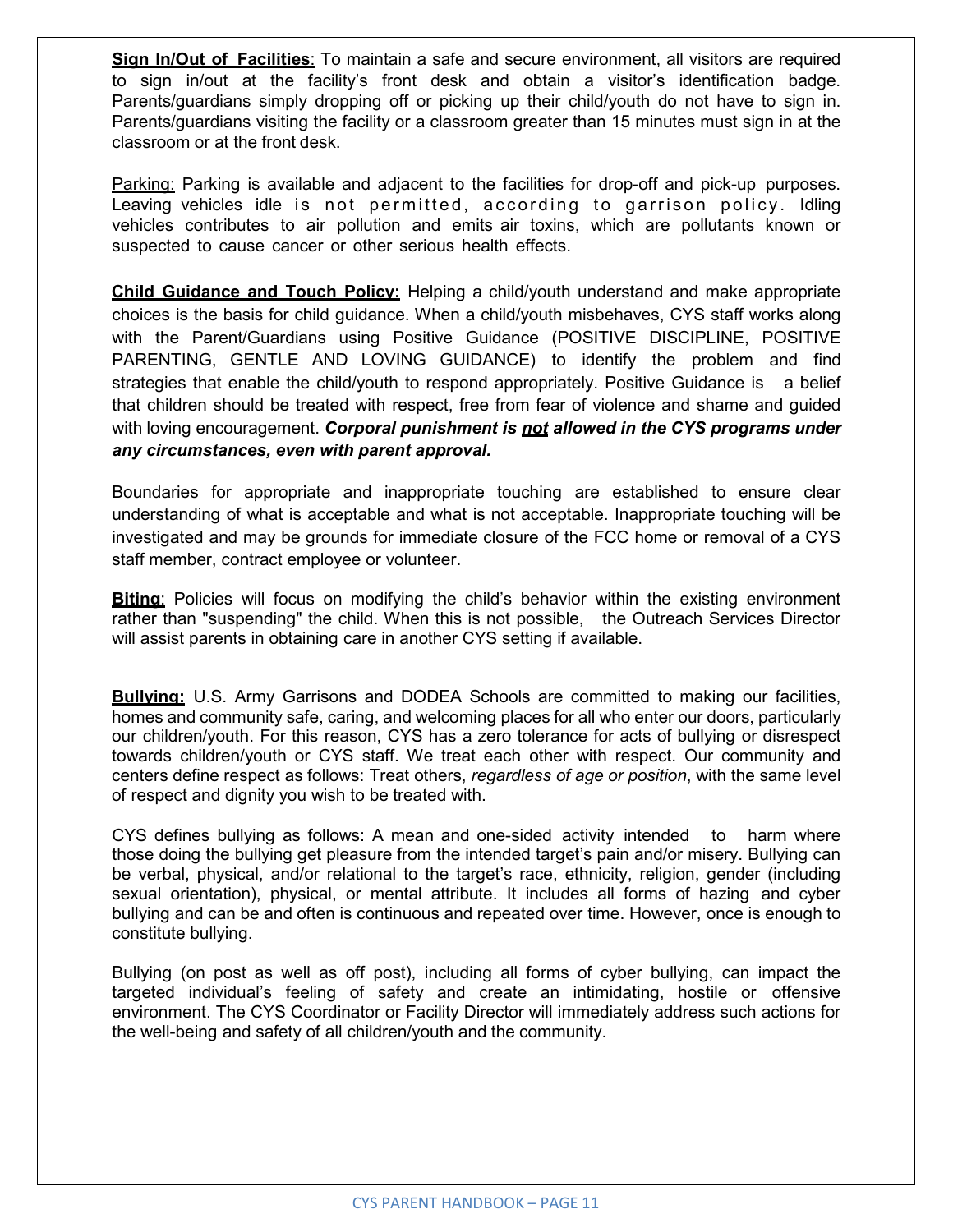**Video Surveillance System (VSS):** All CYS program facilities utilize a comprehensive video surveillance system. VSS is designed to deter and reduce the risk of child abuse in CYS facilities; protect staff from unwarranted allegations of child abuse, provide Soldiers and Parents with "peace of mind" and support CYS management staff in the exercise of programoversight.

The cameras record most activity areas in the interior and exterior of the buildings. You may request to view a portion of your child's/youth's time with the facility manager. Due to confidentiality reasons, copies of these recordings are not authorized to be given to parent/guardians. Recordings are released only to authorized personnel such as the MPI and CID for official business.

**Adult/Child Ratios:** Staff–to-child/youth ratios must be maintained at all times of the day. Ratios may be adjusted to accommodate children/youth with special needs based on the recommendations of the MIAT team and on a case by case basis. Volunteers or other non-CYS staff not paid with CYS funding may be used to supplement the ratio.

All rooms in a CDC/FCC home are multi-aged with a minimum age span of 18 months. Maximum group size is limited to two ratios of children/youth (e.g. two ratios of preschoolers  $=$ 20; a ratio of infants and a ratio of pre-toddlers =9).

In the Sports and Fitness Program, appropriate youth/adult ratios are maintained 100% of the time during all sports and fitness program operating hours. The adult/youth ratio is 1:15 at all times indoors and outdoors. The National Governing Body rules determine adult staff/youth ratio for specific activities. Please consult youth director for additional information.

| <b>Childcare/SAC/MST Center (Facilities)</b> |                                 |
|----------------------------------------------|---------------------------------|
| Adult/Child                                  | Age                             |
| Infants $1:4$                                | 6 weeks to<br>12 months         |
| Pre-toddlers 1:5                             | 13 to 24 months                 |
| Toddlers 1:7                                 | $24 - 36$ months                |
| Preschoolers 1:10                            | 3 to 5 years                    |
| Kindergartners 1:12                          | 5 to 6 years                    |
| School-Age 1:15                              | $1st$ to $5th$ grade            |
| Middle School Teen 1:15                      | $6th$ to 12 <sup>th</sup> grade |

## **Adult/Child Ratios are:**

| <b>Family Child Care</b> |                      |  |
|--------------------------|----------------------|--|
| <b>Adult/Child</b>       | Age                  |  |
| Multi-age 1:6            | 6 weeks to 12 years  |  |
| Infant/Toddler 1:3       | 6 weeks to 3 years   |  |
| Newborns 1:3             | 6 weeks to 12 months |  |
| School-Age 1:6           | 5 years-12 years     |  |

**Training & Professional Development:** All CYS personnel working directly with children/youth receive standardized orientation training before they are allowed to work directly with children. The orientation includes such topics as applicable regulation and installation policy; child health and safety; child abuse identification, reporting and prevention; age appropriate guidance and discipline; parent and family relations; health and sanitation procedures, approved curriculum and child observation and assessment tools; and position orientation. Training is ongoing and competency based. Assessments are completed to ensure staff comprehend and demonstrate the knowledge and skills learned from training. Other CYS professionals (directors, cooks, etc.) complete an orientation and ongoing training as well.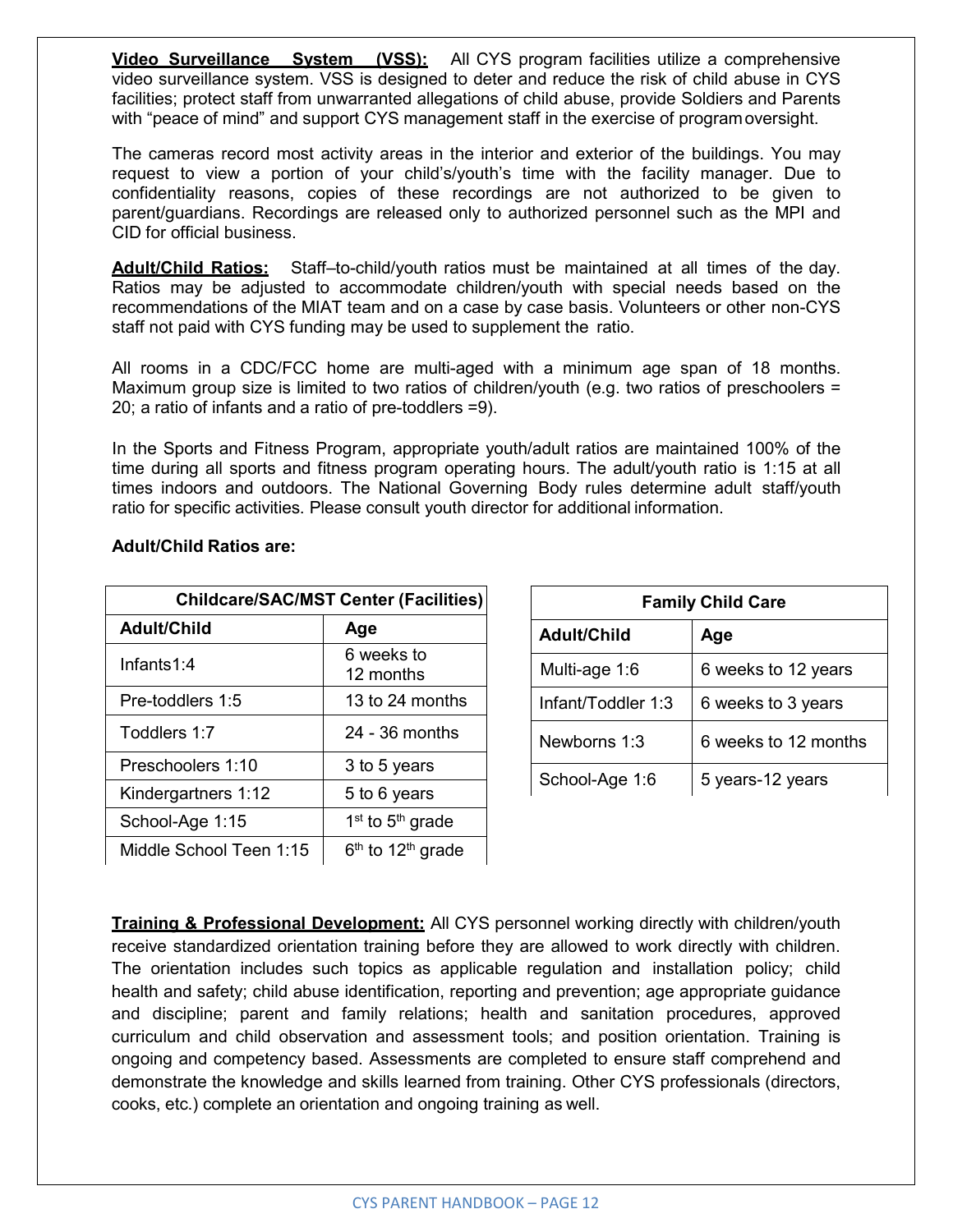**Parent Involvement:** Parent /Guardians are encouraged to participate in the planning and evaluation of programs through annual Garrison Multi-Disciplinary Team Inspection (MDTI) program surveys, NAEYC Accreditation and Family/Parent Advisory Boards. These processes help ensure the safety of children/youth while improving administrative policies and programming issues geared toward program quality. *Moreover, parent/guardians who participate in the program may earn points toward fee reduction on their child care*. For detailed information on the various ways parent/guardians can participate in CYS programs and activities, pick up a Parent Participation Program handout, contact your Parent Advisory Council representative or speak with the your facility director.

**Regulations & Inspections:** All facilities are in compliance with all DoD and accreditation standards and are inspected monthly, quarterly, and/or annually to maintain all certifications. All inspections reports and certifications are available for review upon request.

Regulations and services apply uniformly throughout the Army; however, commanders have the discretion to modify specified guidance to meet the appropriate requirements. In order to provide consistency, all Army CYS programs are inspected annually and required to be in compliance with the following Army Regulations (AR), Department of Defense Instruction (DoDI) and Public Law (PL):

Garrison Multi-Disciplinary Team Inspection (MDTI)

AR 608-10, Child Development Services (Army Directive 2015-44 – AR 608-10 updates) AR 215-1, Military Morale, Welfare and Recreation Activities and Non-Appropriated Fund **Instrumentalities** 

DoDI 1015.2 MWR Programs

DoDI 6060.2, Child Development Programs

DoDI 6060.4, Youth Services Programs

DoDI 1402.5, Criminal History Background Checks on Individual in Childcare Settings

DoDI 6025.18-R Privacy of Health Information

PL 101-647 Crime Control Act

PL 106-104 Youth Sponsorship

PL 104-106 Military Child Care Act

PL 104-201, Sec 1044: Cities concern for lack of support for DoD Youth Programs

PL 106-65, Sec 584, Expanded Child Care and Youth program services

PL 106-79, Conference Report – DoD Report on Family Childcare Subsidy/Access to Military Child Care

PL 101-366 American with Disabilities Act

**Accreditation:** Accreditation is an activity, not a status. The benefits of accreditation are the external mark of quality, high standards, process improvements and support. CYS programs undergo a rigorous accreditation process. The Child Development Centers and School Age Center are fully accredited programs through the following entities:

- **National Association for the Education of Young Children (NAEYC) -** sets professional standards for early childhood education programs age (age 0-5 years) and helps families identify high-quality programs for their young children.
- **Council on Accreditation (COA)**: Afterschool Program Standards include Child and Youth Development Program Administration (CYD-AM), Child and Youth Development Human Resources (CYD-HR), and Child and Youth Development After School and Youth Development (CYD-AYD).The Administration Standards cover practices related to continuous quality improvement, financial management, risk prevention and management and ethical practice. The Human Resources Standards address recruitment and selection, training and professional development, support and supervision. The Programming and Services Standards set forth additional recommended practices for working with children and youth in out-of-school time.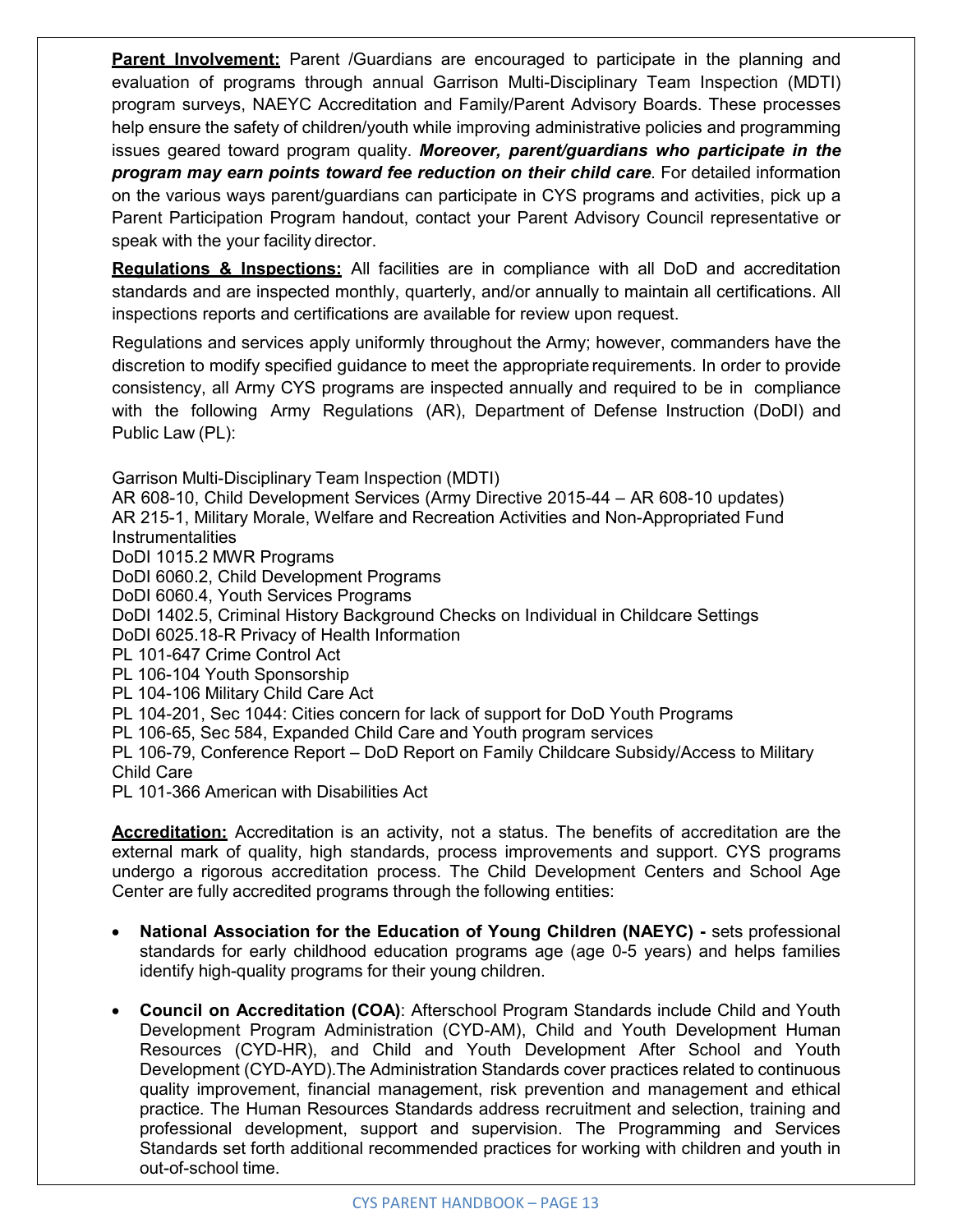The Family Child Care (FCC) homes are also eligible to apply for accreditation through the following entity:

• **National Association for Family Child Care (NAFCC) -** Awarded to family child care providers who meet the eligibility requirements and the Quality Standards for NAFCC Accreditation. Accreditation reflects a high level of quality through a process examining all aspects of the family child care program, i.e. relationships, the environment, developmental learning activities, safety and health, and professional and business practices. Once family child care providers become accredited, they agree to abide by the standards set forth and to be measured against those standards with periodic integrity and compliance reviews.

## **CHAPTER 2- REGISTRATION PROCESSES & PROCEDURES**

**Global Data Transfer (GDT):** This database makes it possible for Families relocating to a new duty station to forward their child's/youth's registration records to their next duty assignment prior to arrival. Upon arrival the Parent Central Services at the new duty station need only import the patron's information (e.g. names, birth date, child's health records, etc.) stored in the database. Families will provide needed updates upon arrival at the new location. Contact Parent Central Services for details on how to take advantage of this convenient tool.

**Patron Eligibility:** CYS accepts children as young as four weeks in Family childcare homes and through eighteen years old in CYS programs. Eligible patrons of Department of Defense (DoD) Child Develop Programs (CDP) include active duty military personnel, DoD civilian personnel paid from both appropriate funds (APF) and non-appropriate funds (NAF), reservists on active duty or during inactive duty personnel training and DoD contractors. The Department of Defense has set child care priorities to afford military families priority access to military child care.

The purpose of the CDP and School Age Center (SAC) programs offered by the DoD Components is to support the mission readiness, family readiness, retention, and morale of the total force during peacetime, overseas contingency operations, periods of force structure change, relocation of military units, base realignment and closure, and other emergency situations (e.g., natural disasters and epidemics). Although child care supports working parents, it is not an entitlement. (Reference: DODI 6060.2 -- #4 Policy.)

Foreign Military Service members assigned to the Installation/serving the Department of Defense will pay the child and youth fee based on their Total Family Income (TFI). The eligibility criteria and priority are the same as any other Active Duty Soldier or DoD Civilian.

Military personnel of foreign nations and their Families when on orders from the U.S. Armed Forces, or in overseas areas when the overseas commander grants privileges in the best interest of the United States. (Reference: AR 215-1 when addressing children 0-12 refer back to AR 608- 10).

Coast Guard when activated are eligible patrons. The eligibility criteria and priority is the same as any other Active Duty soldier. Fees are based on their TFI.

Retiree's eligibility is limited to the use of SKIES*Unlimited*, Middle School & Teen programs and Sports and Fitness programs. Fees are not based on TFI.

#### *Definition of Parent:*

• A parent or legal guardian is defined as the biological mother or father of a child; a person who by order of competent jurisdiction has been declared the mother or father of a child by adoption or the legal guardian of a child.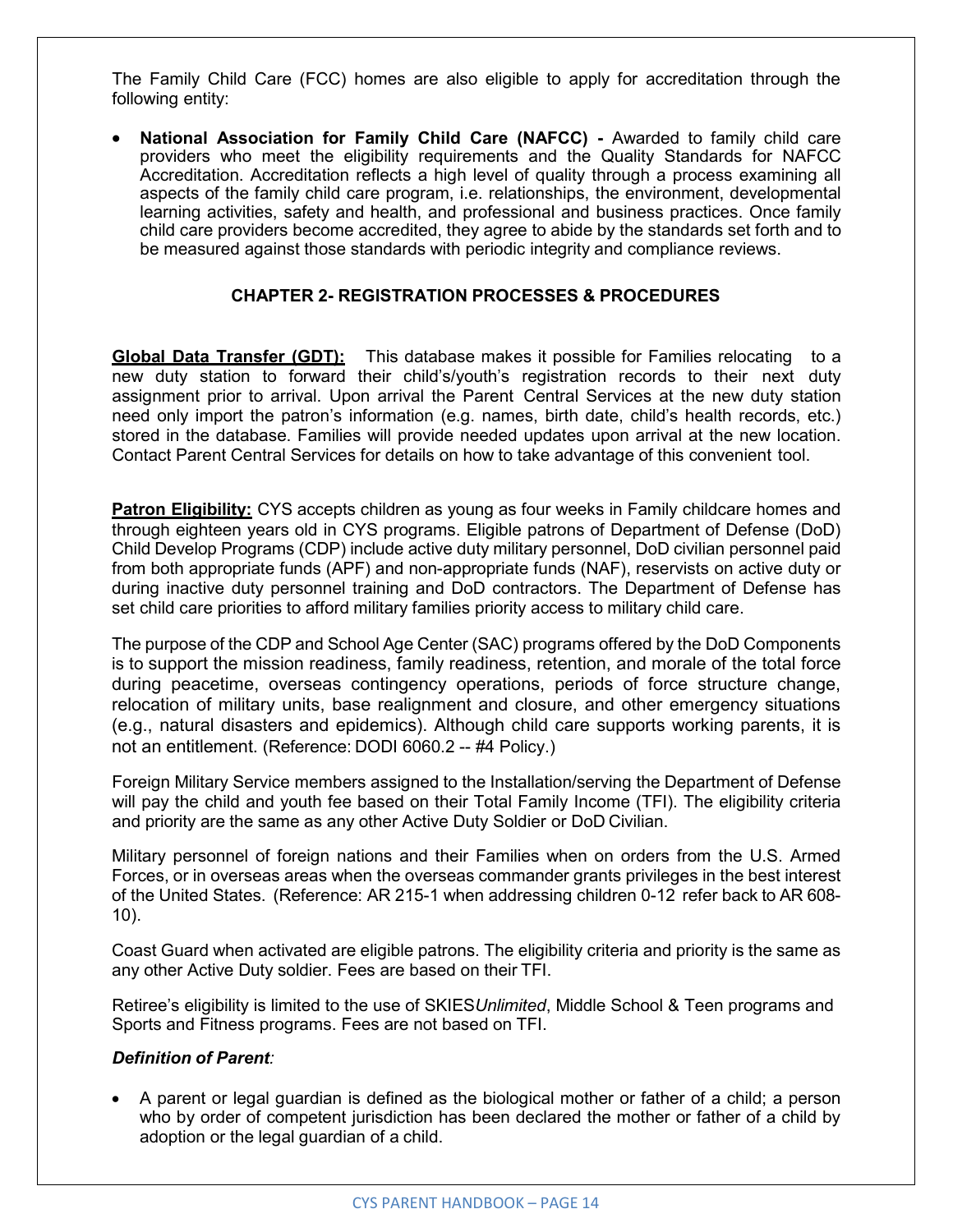• In Loco Parentis- When an individual acts "in loco parentis" as the parent, this can only exist when the individual undertakes care and control of another (child/ren) in ABSENCE of such supervision by the natural parents and in absence of formal legal approval. When the parent is still in picture no such "in loco parentis" relationship exists. This guidance has been provided by the IMCOM Office of Staff Judge Advocate.

**Parent Central Services** (PCS): Parent Central Services, commonly referred to as the "Gateway to CYS," is the first place a Family visits at a new installation to obtain information and register for CYS programs. CYS Parent Central Services:

- $\checkmark$  Verifies a patron's eligibility using the DoD ID Card & assignment orders (Military, Civilian DoD contractor assigned to the Garrison, Reservist/National Guard, Active Duty soldier on orders)
- $\checkmark$  Determine services needed (Wait list, hourly, part day, full day, SAC, MS/T, SKIES, Sports ,etc)
- $\checkmark$  Explains age appropriate programs associated with patron's children
- $\checkmark$  Conducts a search for care in CYS for immediate openings
- $\checkmark$  Conducts initial and re-registration of patrons into all CYS programs
- $\checkmark$  Explains Wait List polices and assists with wait list placement
- $\checkmark$  Determines patron fee category IAW with the latest fee policy
- $\checkmark$  Schedules new patrons for program orientations
- $\checkmark$  Sends eNews publications and messages and contributes to websites of interest to parents.

**Items Required for Child/Youth Registration:** Children/Youth must be fully registered before using any CYS programs. Contact your local Parent Central Services Office to set up an appointment to complete your registration. Limited "walk-in" services may also be available**.**

## **To expedite or avoid delay of the registration process, please have the following available:**

- **Identification Card (Sponsor or Spouse) & a copy of your Orders**
- **Proof of Child Eligibility** (i.e. Command Sponsorship via Orders, Legal Guardianship papers, Child Military ID Card, or Tricare card or DEERS printout from Soldier's AKO)
- **All Local Contact Information** (i.e. Parent/Guardian(s) Home and Work information including Unit, CMR Address, Local Italian Phone Numbers for ALL Parents/Guardians, Work Phone Numbers, Work Email Addresses, Personal EmailAddresses)
- **Immunization Record or transcription**
- **Health Assessment/Sports Physical Statement or Well Baby Check Up** (due within 30 days of registration)
- **Local Emergency and Child Release Designee** (minimum of two, must have access to the installation and local Italian Phone Numbers)
- **Family Care Plan** (Dual/Single Military Only)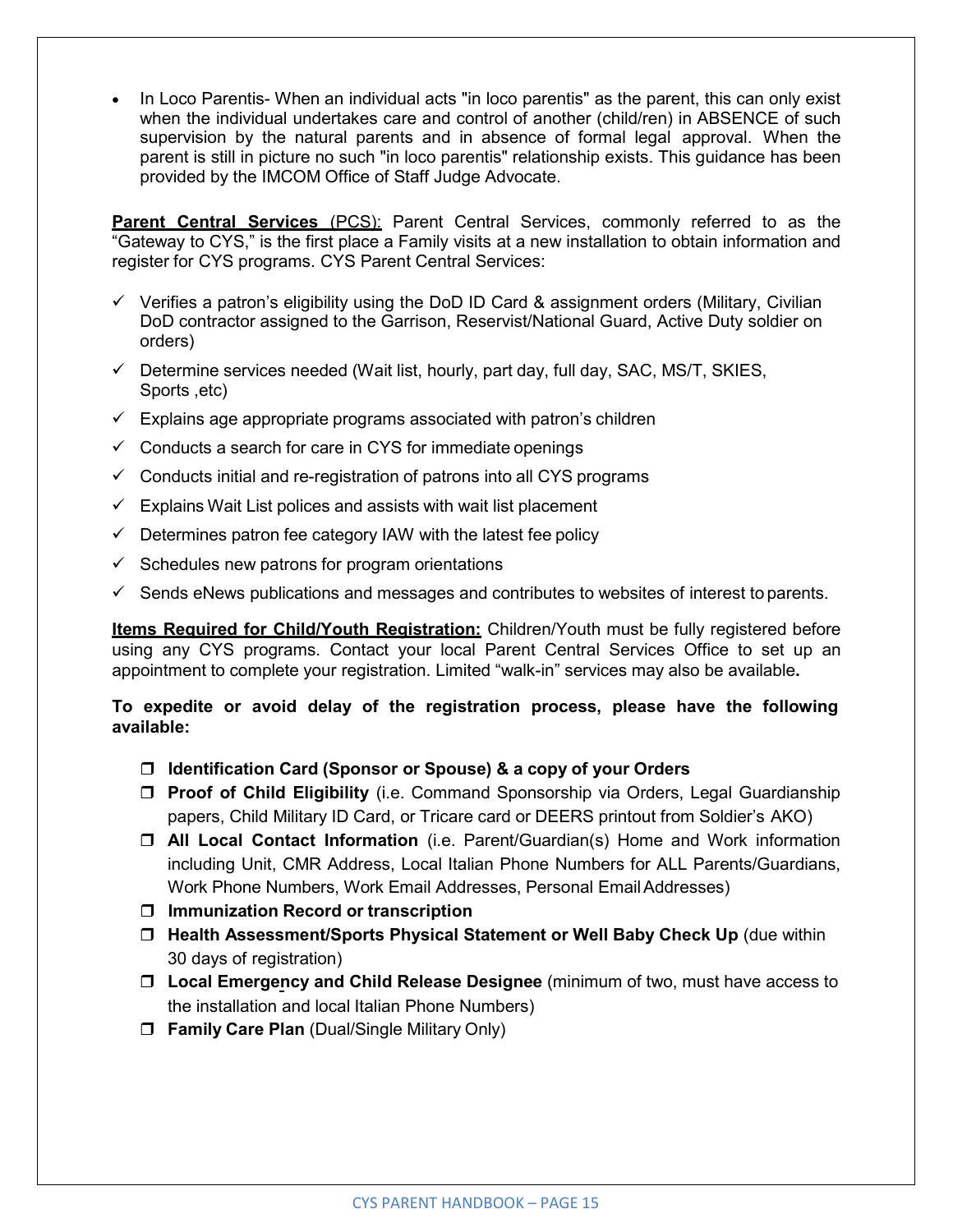# **ALL FORMS MUST BE SIGNED AND DATED TO COMPLETE REGISTRATION!**

| DD FORM 2652         | Application for DoD Child Care Fees                     |
|----------------------|---------------------------------------------------------|
| <b>IMCOM Form 34</b> | Youth Program Registration & Sponsor Consent (MST Only) |
| DA 5305              | Family Care Plan (dual/single military only)            |
| AE Form 608-10-1A    | Health Assessment / Sport Physical Statement            |
| <b>DA Form 7725</b>  | Health/Developmental Screening Tool and MAPS            |

**Immunizations:** Children/Youth accepted for childcare in CYS programs must be free from communicable diseases such as measles, mumps, hepatitis, scarlet fever and strep throat, and have written documentation of all age-appropriate immunizations. Child/youth immunizations must be up to date in order to participate in CYS programs. Medical and non-medical waivers may be approved. Children/youth who are not immunized will be denied childcare during outbreaks.

The only exceptions to the immunization requirement are for documented medical reasons from a health care provider or an approved non-medical (for example religious reasons) waiver. If an immunization is not administered because of a parent's religious beliefs, approval must be obtained from the Deputy Chief of Staff (DCS) G9. Parent Central Services staff can explain the process. Children/youth will be excluded from childcare in the event of an outbreak of a vaccine preventable disease.

**Health Assessment/Sports Physical Statement:** A current health assessment/sports physical statement, within one (1) year of registration, is required for children fifth (5th) grade and under. If a current health assessment/sports physical statement is not available at registration, it is to be completed within 30 days of enrollment. Health Assessment Statements are good for three (3) years from the signature of the Health Care Provider and must be recertified by the parent every year stating the child has not had any major health status changes. Health status changes would require a new Health Assessment.

Well baby exams or school athletic physicals can be used in place of the health assessment if dated, signed and stamped by the health care provider and parent within one year. *Children/youth participating only in the middle school/teen program and SKIESUnlimited programs are exempt from this requirement.* TriCare or other health insurance organizations will only authorize and pay for one child/youth health/sports physical assessment per calendar year.

*Sports Physical***:** No child/youth will be authorized to play, practice or participate in Youth Sports programs until a valid physical has been furnished. The form must be signed by a licensed health professional and certify the child/youth is physically fit to participate in chosen sport(s) and address any pertinent medical condition and/or constraint such as asthma, heart murmur, allergies. The sports physical must remain current throughout the season.

**Special Needs Identification:** The Child and Youth Services Health/Developmental Screening Tool (DD7725) is required to be completed by parents to screen all children for special needs at initial registration and annually thereafter. Upon identification of special needs, supporting documentation must be submitted with the screening tool and forwarded by CYS to the Army Public Health Nurse (APHN) for review. If your child/youth has a disability or other special needs, the parent/guardian will be asked to participate in the Multidisciplinary Inclusion Action Team (MIAT).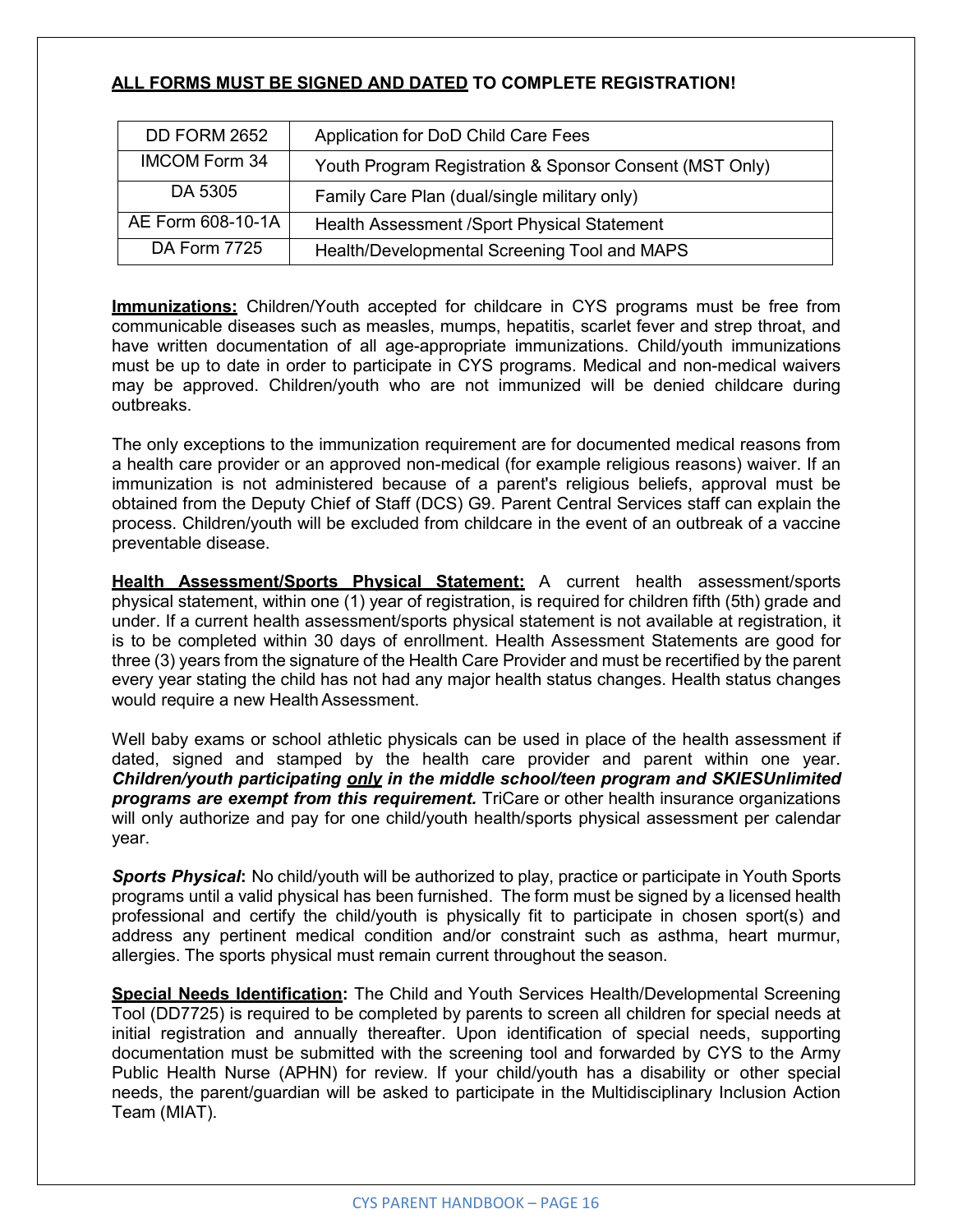Children and youth with the following conditions might be referred to the Multidisciplinary Inclusion Action Team:

- **Allergies**
- Special Diets
- **Respiratory Diagnosis**
- Epilepsy/Seizure Disorder
- Diabetes
- Severe Developmental Delays
- Autism Spectrum Diagnosis
- Other Medical Conditions

**Multidisciplinary Inclusion Action Team (MIAT):** The Multidisciplinary Inclusion Action Team is a multidisciplinary group that explores installation child care and youth supervision options for children that have been diagnosed with life-threatening conditions, functional limitations or behavioral/psychological conditions. The team determines child care and youth supervision placement and considers feasibility of program accommodations and availability of services to support child/youth needs. Parent participation is crucial to the success of the MIAT. Every effort is made to accommodate children/youth with special needs.

**Special Diet:** Children/youth with life threatening food allergies or special dietary needs must provide a statement from their health care provider specifying (1) which foods the child cannot consume, (2) the resulting allergic reaction if ingested and (3) if applicable, any allowable food substitutions. Children/youth may not be eligible for services without appropriate documentation. Children/youth who have special diets due to religious reasons must complete a special diet statement form specifying which foods should be eliminated as well as allowable substitutions. For more information, please contact Parent CentralServices.

## **Medical Action Plan (MAP):**

Maintaining the health and safety of every participating child/youth in CYS programs is of utmost importance. If the child/youth has a medical condition/diagnosis, such as allergies, asthma, seizures or diabetes, the parent/guardian will be asked to complete a Medical Action Plan (MAP). Medical Action Plans (MAPs) are valid for one year based on the date of the physician signature. This plan is completed by the child's/youth's health care provider to ensure CYS staff are aware of potential rescue medication and the necessary course of treatment for the child/youth.

**Reasonable Accommodation:** These are basic adjustments, supports and/or modifications that may be needed by a child/youth with special needs to facilitate access to a program on an equal basis to their non-disabled peers. Accommodation for children/youth with special needs is not considered reasonable if it imposes an undue hardship on the operation of the program, requires fundamental alteration of the program or poses a direct threat to the health or safety of the child/youth with special needs or others.

**Wait List:** Because of the high demand for childcare, it is not unusual for families to be placed on a waiting list. Placement on this list is determined by sponsor priority and the date of application. To place your child(ren) on the waitlist for a program, create an account on MilitaryChildCare.com, the DoD's childcare waitlist system, and place your child on the waitlist for the program(s) you are interested in joining.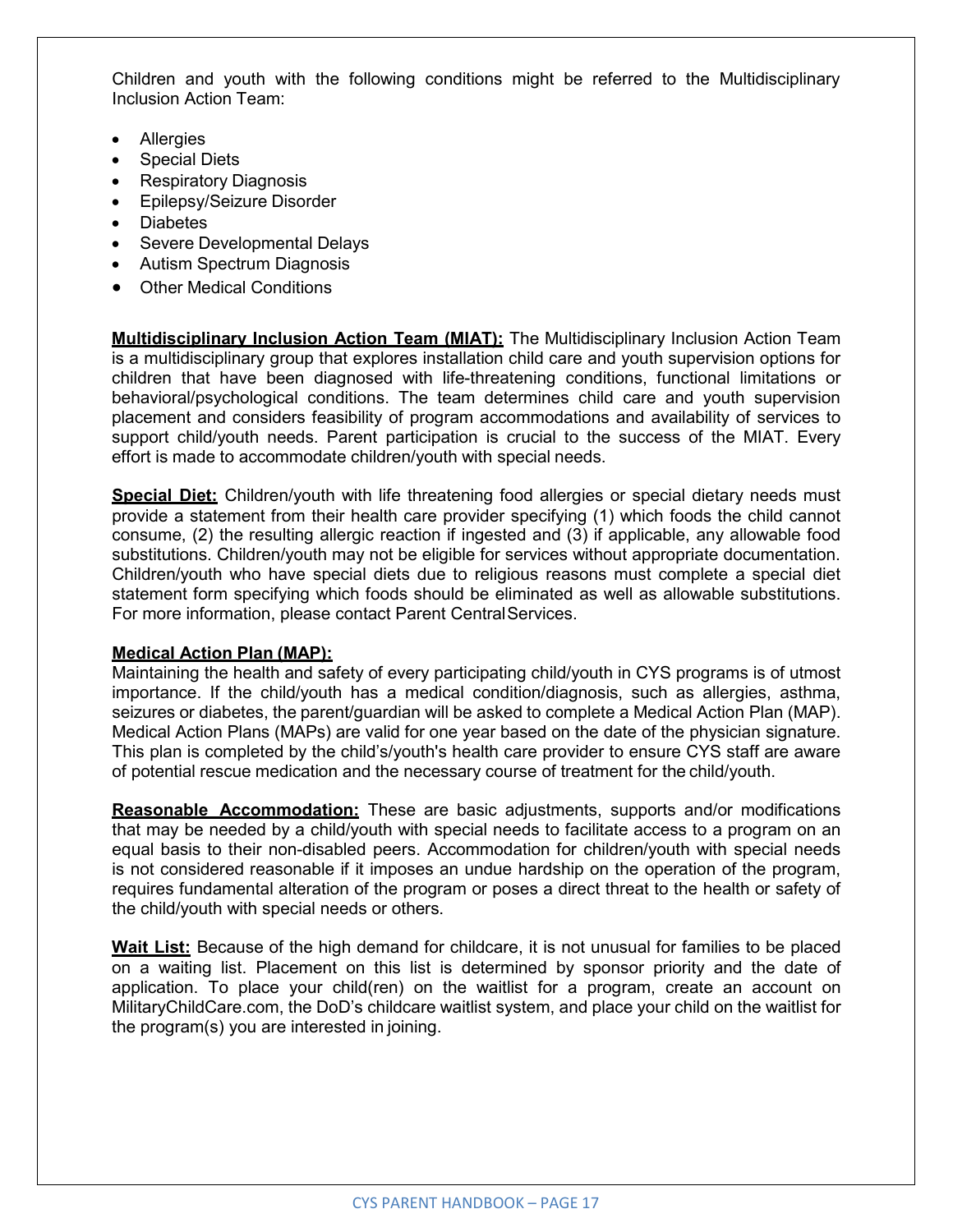**Note:** It is the responsibility of the parent/guardian to confirm interest in remaining on the wait list by responding to emails from MilitaryChildCare.Com. Failure to do so will result in removal from the wait list. Spaces are offered through the MilitaryChildCare.Com system.

When a space is offered in a viable care option (CDC, SAC) parent/guardians are given forty-eight (48) hours to accept or decline the space.

If the viable care option is declined, then the child's/youth's name will be removed from the wait list. If Parent Central Services is unable to contact the parent/guardian, the space will be made available to the next eligible child/youth on the wait list. Contact Parent Central Services to discuss the available options.

*Viable Child Care Option:* Care to meet the patron's schedule that reflects the necessary program type (full day, hourly, part day, etc.) and the appropriate age group (infant, toddler, preschool and school-age) for the child. Care may be on or off-post in any CDS system (CDC, FCC, SAC, PCS) at any location convenient to either the home or work. Some installations have viable off-post care options which are comparable in price and quality to CDS sponsored child care options.

**Middle School/Teen Registration:** Middle school/teens may pick up the IMCOM Form 34 (Child and Youth Services Youth Program Registration and Sponsor Consent Form) from PCS or YC. The teen provides the form to the parent to complete and sign and returns the completed form to PCS or YC. The staff will contact the parent to verify the information on IMCOM Form 34 within 5 days of receipt. During the 5 day period, youth are permitted to participate in facilitybased programs. However, they may not participate in other activities such as field trips (IMCOM REG 608.10-1 17 March 2020). Once registration is validated (and, if required, DA 7725 is completed and returned), an annual pass will be issued to youth.

Some special events and field trips may cost a nominal fee, but participation in these events is not mandatory. In the case of field trips, written parental permission must be granted before a youth is allowed to participate. To enroll in a team sports program, a sports physical is required in addition to this registration. Sports fees may also apply.

## **CHAPTER 3 - DAILY OPERATIONS**

**Daily Admission/Release: Arrival & Departure Procedures:** Under no circumstance will a child/youth be released to any person who is not authorized to pick up the child/youth. Positive control of child/youth will be maintained at the classroom level.

Upon entering the CYS facility, parents/designated representative will swipe their child into the Child Youth Management System (CYMS) at the front desk before proceeding to their child's classroom. Under no circumstance will the parent/designated representative move beyond the front desk without first swiping in. After swiping in at the front desk, the parent/designated representative may proceed to the classroom. Upon entering the classroom, the parent/ designated representative will sign the child in, annotating his/her name, date, time and signature.

School age children may be swiped in by their parent/designated representative or the child/youth will key their personal identification number (PIN) into CYMS and the parent/designated representative will then sign the child/youth in, as above.

Middle School/Teens (MST) youth participate in an open recreation program, which means they are allowed to enter and depart the facility without a parent/designated representative. Events outside of normal operation hours require 100% I.D. check from parent/designated representative. Designated representative must have prior approval to pick up youth.

*For pick up of child(ren), parents/designated representatives will follow the same procedures listed above.*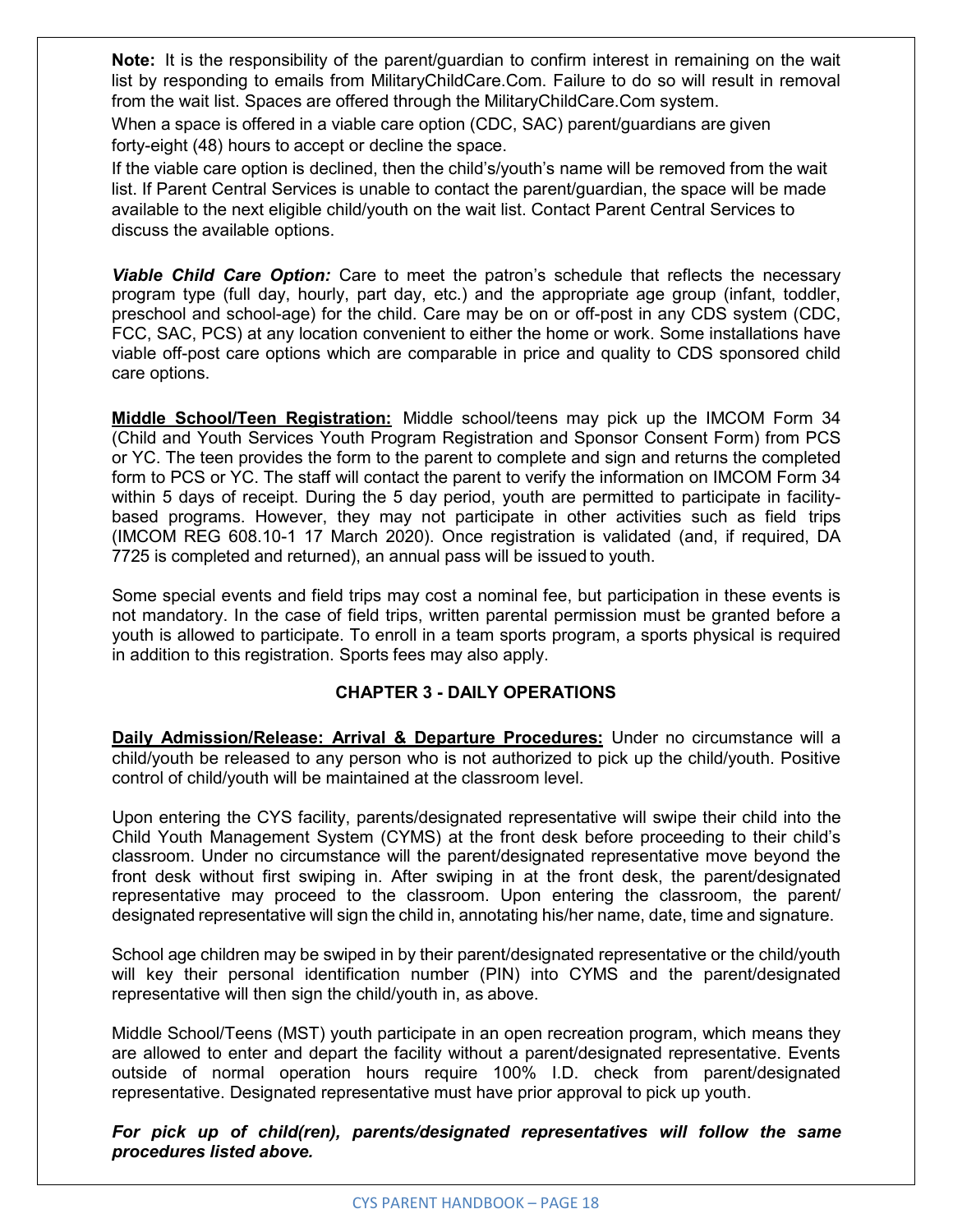Parents/guardians and visitors will enter and exit CYS Facilities through the front entrance/reception area, except during emergency evacuation and fire drills. During evacuations/fire drills, patrons will follow designated facility evacuation procedures.

Unless prior written arrangements have been made with CYS personnel, only parents or parent designees shown on DA Form 4719–R may take a child from a CYS program.

Children may not be released to siblings or other children under age 13 unless approved by the program director on a case–by–case basis.

School-age children 8 years and younger may not leave a program unaccompanied without written permission from the parent.

No parent may be denied access to a child, including the right to pick up a child from a CYS program or FCC home, unless a copy of the custody agreement or court restraining order that relinquishes such parental rights is on file at the care giving site.

**Denial of Child Care Services:** CYS takes all reasonable precautions to offer a healthy environment. To ensure the safety of all enrolled children/youth the staff will observe children/youth for signs of illness or symptoms of contagious disease upon arrival, while they are in care and before they leave. Parents/guardians must pick up their child/youth who becomes ill while in care within one (1) hour after being notified. Children/youth who appear to be ill or show visible signs of fever will be screened closely and may be denied admission based upon the following symptoms:

Inability to participate in daily activities. Obvious illness such as:

- Temperature above 100.4° F (38° C)
- Impetigo—Red oozing erosion capped with a golden yellow crust that appears stuck on.
- Scabies—Crusty wavy ridges and tunnels in the webs of fingers, hand wrist andtrunk.
- Ringworm—Flat, spreading ring–shaped lesions.
- Chicken pox—Crops of small blisters on aired base that become cloudy and crusted in 2 to 4 days.
- Head lice–nits—Whitish–grey clot attached to hair shafts.
- Culture–proven strep infections that have not been under treatment for at least 24 hours.
- Conjunctivitis (pink eye)—Red watery eyes with thick yellowish discharge.
- Persistent cough, severe diarrhea or vomiting.
- Symptoms of other contagious diseases such as measles, mumps, hepatitis, and strep infections.
- Pinworm infestation.

**Re-Admission after Illness:** CYS staff will provide Parent/Guardian with an illness/injury readmission form (AE Form 608-10-1B) detailing criteria for readmission. The child/youth's health care provider should use the form to indicate when it's safe for the child/youth to return to the program. However, a note alone from the health care provider *will not* automatically re-admit the child/youth into the program or override Army regulations. Children wearing casts, slings, have concussions/head injuries or have stiches must have a written statement from a health care provider with the level of participation allowed upon return to care. The child/youth may only return to the CYS program when the following conditions exist:

- Fever has been absent for 24 hours without the use of fever-reducing agent/medication.
- Nausea, vomiting or diarrhea has stopped for 24 hours.
- The appropriate number of doses of an antibiotic has been given over a 24- hour period for known strep or other bacterial infection.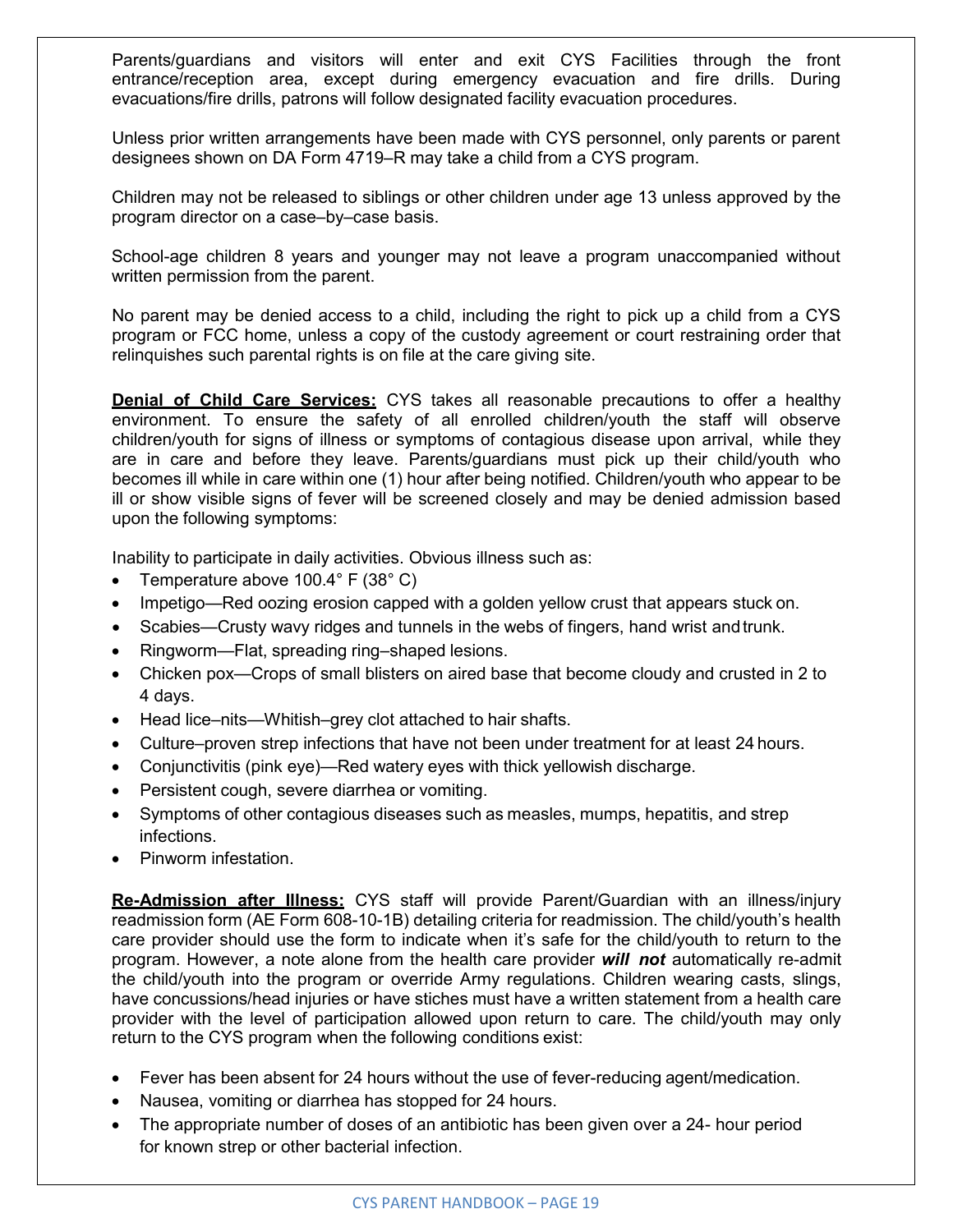- Chicken pox lesions have all crusted, usually 5-6 days after onset.
- Scabies is under treatment and a physician's note.
- Lice are under treatment and a physician's note.
- Pinworm treatment has occurred 24 hours before readmission and a physician's note.
- Lesions from impetigo are no longer weeping.
- Ringworm under treatment and a physician's note. The lesions must be covered. If lesions cannot be covered, child/youth will not be admitted until lesion hasshrunk.
- Conjunctivitis (Pink Eye) has diminished to the point that eyes are no longer discharging.
- The child/youth has completed the contagious stage of the illness and a physician's note.
- The child/youth is able to participate in the normal daily activities. Hand and foot mouth disease - fever subsides usually 2 to 3 days; rash is not contagious.

**Basic Care Items:** Acceptable basic care items are limited to topical items used for the prevention of sunburn, diaper rash, teething irritation, lip balm, insect repellants and lotions. Products such as these are limited to those identified in AR 608-10 and must be approved by the Food and Drug Administration (FDA). An authorization form must be obtained from the parent/guardian every year in order for such items to be applied. Basic care items will be in their original container and stored out of reach of children. Each item should have the child's first and last name legibly written on it.

**Administration of Medication:** Certain medications may be administered in the CYS setting when it is not possible for Parents/Guardians to be present. Only prescribed antibiotics, antihistamines, decongestants, and topical medications from health care providers and U.S. medical treatment facilities may be administered to child/youth who are enrolled in full-day, partday or regularly scheduled school-age programs. Medications not on the approved medication list must have a medication Exception to Policy which must be approved from IMCOM Headquarters. Medications that are prescribed as needed (PRN) will not be given in programs, with the exception of rescue medications. Parent/guardians will complete and have the health care provider sign the corresponding Medical Action Plan (MAP) for the required rescue medication (i.e. albuterol, epi-pen and/or antihistamine). All medications must be in the original container, have a current prescription label. All medication must have the appropriate measuring device, such as medicine cup/syringe. All medications approved for administration during operating hours will be stored according to the labeled/packaged instructions under lock and key/out of children's reach. A child/youth prescribed a new medication (except for any rescue medication) must be on the medication for at least 24 hours prior to re-admission into a CYS program. Parent/Guardians will complete and sign a CYS Medical Dispensation Record form before medication can be administered in CYS. This policy will be discussed during the Parent/Guardian orientation. Parents must have all rescue medications for children to participate in CYS programs to include Youth Sports. Coaches are not authorized to administer medications to children. All CYS employees are trained in CPR and First Aid. Please contact the individual program for further information.

**Self-Medication:** School age youth can self-medicate if the Child/youth's health care provider determines that it is developmentally appropriate, and the youth knows enough about the health condition and the treatment procedure. Self-medication in CYS programs requires written instructions from the youth's health care provider clearly spelling out what and when selfmedication is allowed and under what circumstances the youth must refer to the parents and health care provider for assistance. Self-medicating youth, with health care provider approval, will keep their rescue medication (including relevant Medical Action Plans) with them in their backpack or CYS issued backpack while utilizing the facility. Parent/Guardians and youth are responsible for notifying the program staff of any medication that will be brought to CYS programs. Youth must self- administer all medications in the presence of CYS staff who will then document the incident.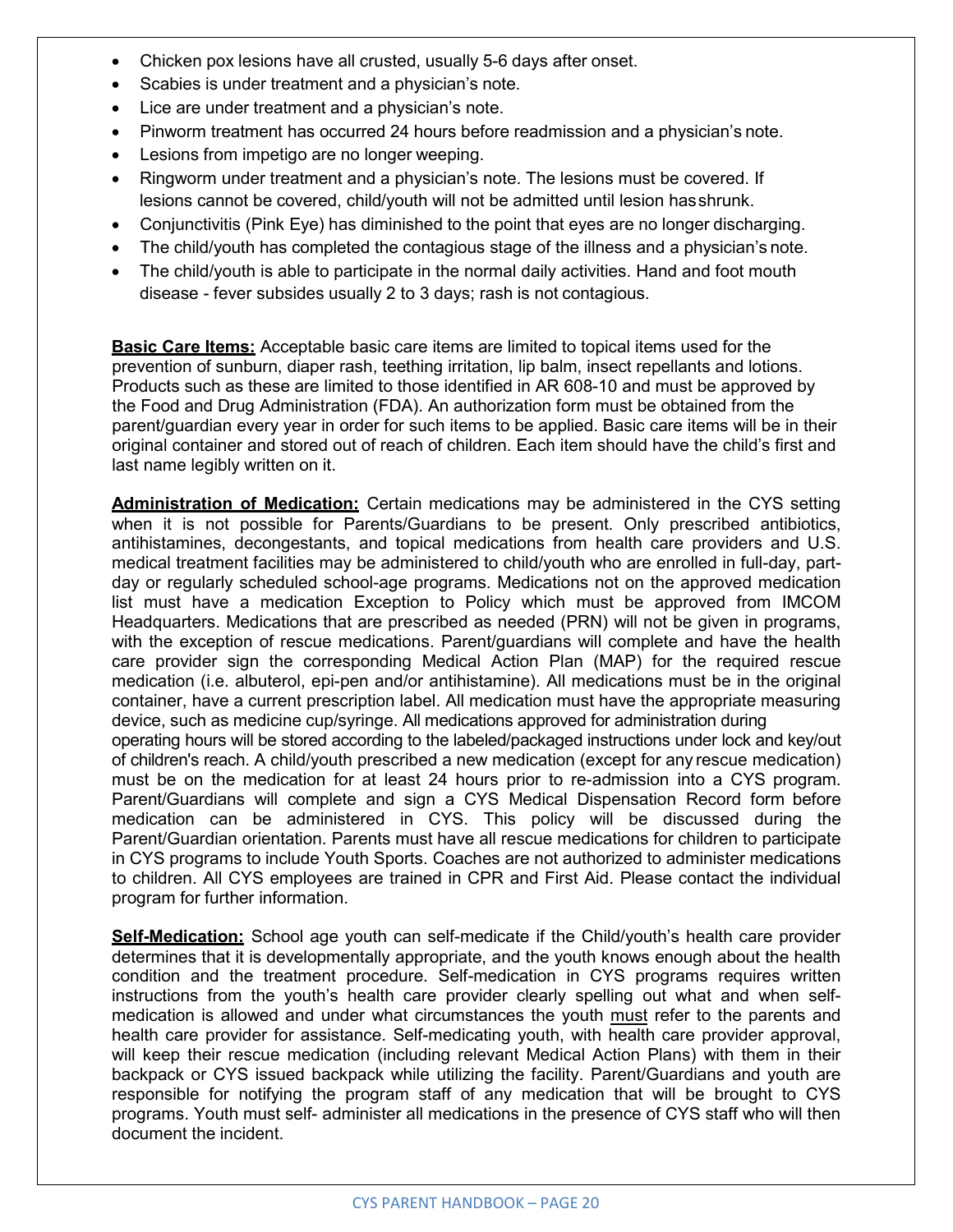**Rest and Nap Periods:** Children enrolled in CDC and FCC full-day programs or hourly care will have a rest period, usually following lunch. Children wishing to nap can do so, while other children engage in some other quiet activity (e.g. read a book, coloring, etc.). Infants are allowed to follow their own resting/napping patterns**.**

#### **Personal Items from Home:**

- **Clothing:** Children should come to the center dressed appropriately for the weather (e.g.) jackets and hats for fall and spring; coats, boots and snow pants, gloves/mitten for winter). Children should come in "play clothes" so that they feel free to participate in indoor and outdoor activities. Long dresses are not permitted for safety reasons. Washable clothing is recommended as children may be involved in messy developmental activities (e.g. art, cooking, and water and sand play). Two changes of clothing for all children under schoolage are recommended. All clothing and accessories must be in a clear plastic bag and labeled with your child's full name.
- **Shoes:** Children footwear should have rubber soles and be suitable for running, climbing and jumping. Shoes must be close toed and close healed. For safety reasons, flip-flops, heels without straps or wedged heels are not allowed.
- **Jewelry**: accessories such as earrings, rings, bracelets, necklaces, and barrettes are not permitted for CDC-aged children i.e. Kindergarten and younger.
- □ **Sleep Aids:** It is prohibited for children to bring naptime toys and blankets from home. It is also prohibited for Infants younger than 12 months to sleep with anything in their cribs.
- $\Box$  We ask that personal items be left at home such as cell phones, electronics, toys and gaming devices. CYS is not responsible for any lost or stolen items.

## **Diapering/Toileting Training:**

- **Diapers**: For health and sanitation reasons, only disposable diapers are permitted in our programs. Cloth diapers are only allowed when the use of disposable diapers creates a health risk for the child and the parent/guardian submits a health care provider's statement to that effect. Diapers are checked and changed promptly if they are wet or soiled. Diapers and baby wipes should be labeled with the child first and last name.
- **Toilet Training:** Toilet training is a natural developmental process. Peak readiness is typically at 2 ½ years, but will vary with each child. We will not force children to use the toilet, nor will we punish a child for lapses in toilet training. Planning a consistent toilet routine for home and center will go a long way in helping your child accomplish this developmental milestone. You must provide sufficient changes of clothing and training pants.

**Transitions:** Children are supervised closely at all times and environments facilitate staff visibility and access to children. Extra vigilance is given during transition periods, i.e., arrival, departure, employees shift changes.

## **Celebrations:**

• **Birthday and Holidays:** CYS recognizes religious, ethnic and seasonal celebrations are a part of valuable traditions. In celebration of children's birthdays, the Child Development Centers' food service staff prepare a birthday cake once a month to recognize the children who have celebrated a birthday during the month. Both CDC/SAC 703 and CDC 398 celebrate on the last Friday of the month.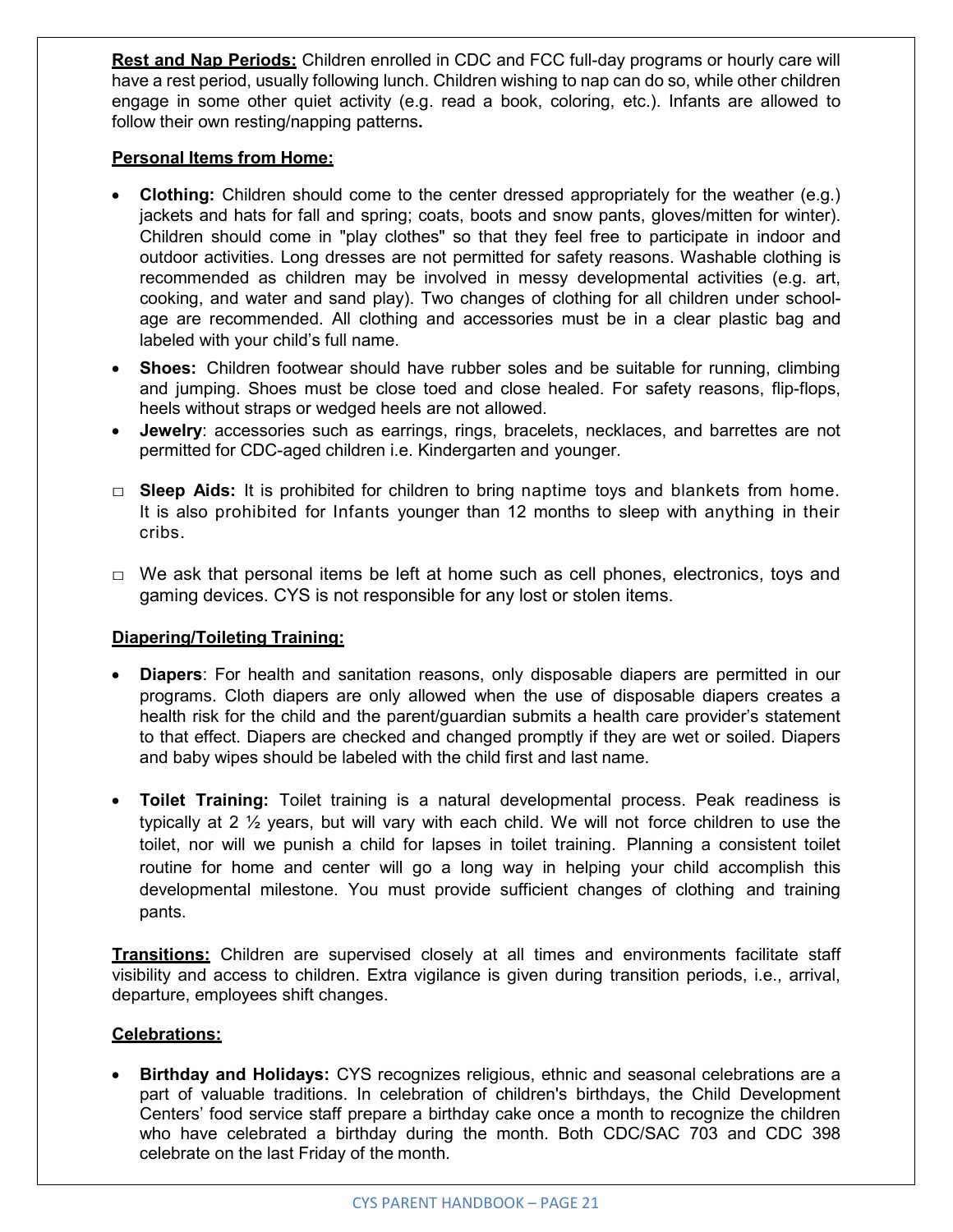• **Special Events:** Throughout the year, CYS sponsors special events and awareness campaigns such as Month of the Military Child and the Army Birthday. Senior Commanders from Active Army, Guard, and Reserve and other branches of service; congressional delegates, local district officials and other key stakeholders plan and engage in observance of these events. Openings for child care are available during other special events such as balls and meetings that occur after normal operating hours. This type of care must be coordinated in advance through Parent & Outreach Services.

**Emergencies Closures/Evacuation/Mobilization:** In the event of emergency, mobilization or other contingency in which the facility needs to be evacuated, CYS staff will follow a written Mobilization and Contingency Plan. Children/youth may be moved to the designated evacuation sites for safety and supervision if the emergency is not post-wide and only affects one facility. Parents/guardians and military police will be notified. Specific information can be obtained from your local CYS program.

Childcare will be provided only for mission essential personnel during post closures at the CDC, SAC, FCC programs or pre-approved Kids on Site location. Hazardous road conditions dictate bringing in only sufficient staff to cover the communities' needs. In the event of illness, emergency or facility closure, CYS will make every attempt to contact the parent/guardian. If the parent/guardian cannot be located to pick up the child/youth, the following procedure will be put into action:

- The emergency notification child release designee on record will be called. If the center is unable to contact him/her, the next designee listed will be called.
- If none of the designees can be contacted, the Military Police will be notified and their procedure will be followed in reference to locating the parent and custody of the child/youth.

**Minor Accident /Emergencies:** In the event of a minor accident resulting in injury to a child/youth requiring medical treatment, the CYS staff will immediately contact emergency services followed by notification of the Parents/Guardian. CYS personnel or FCC Providers will accompany the child/youth immediately to the nearest emergency room by ambulance. The staff or provider will remain with the child/youth until the parent/Guardian arrives at the emergency room.

CYS policy requires written incident/accident reports for falls, scratches, bruises, bites and scrapes that occur while your child/youth is in our care to include emergency situations.

Parents/guardians will be informed of the incident/accident and will be asked to sign the report. All reports are kept in the child's/youth's folder. Any incident/accident with child abuse allegations or injuries requiring medical attention are reported through the chain of command to IMCOM higher headquarters within 24 hours.

*\*In the case of a serious accident or incident, including any suspicions of child abuse or neglect occurring within a CYS facility, management will contact the appropriate agency for response outlined in the CYS Report of Unusual Incident (RUI) matrix and process the CYS Report of Unusual Incident form through the chain of command and higher headquarters.*

**Transportation Policy:** CYS staff members are trained to operate government vehicles to safely transport children/youth on and off post. Our safe passenger rules must be adhered to at all times, please review them with your child/youth. Failure to follow these safety rules may result in the suspension of a child's/youth's transportation privileges. The CYS program does not provide/utilize bus monitors to and from school.

- Seat belts must be worn at all times in mini-buses. Buses will not move until everyone is buckled up.
- Everyone must remain seated and facing forward on buses. Buses will not move until everyone is properly seated.
- Inside voice is to be used at all times in vehicles.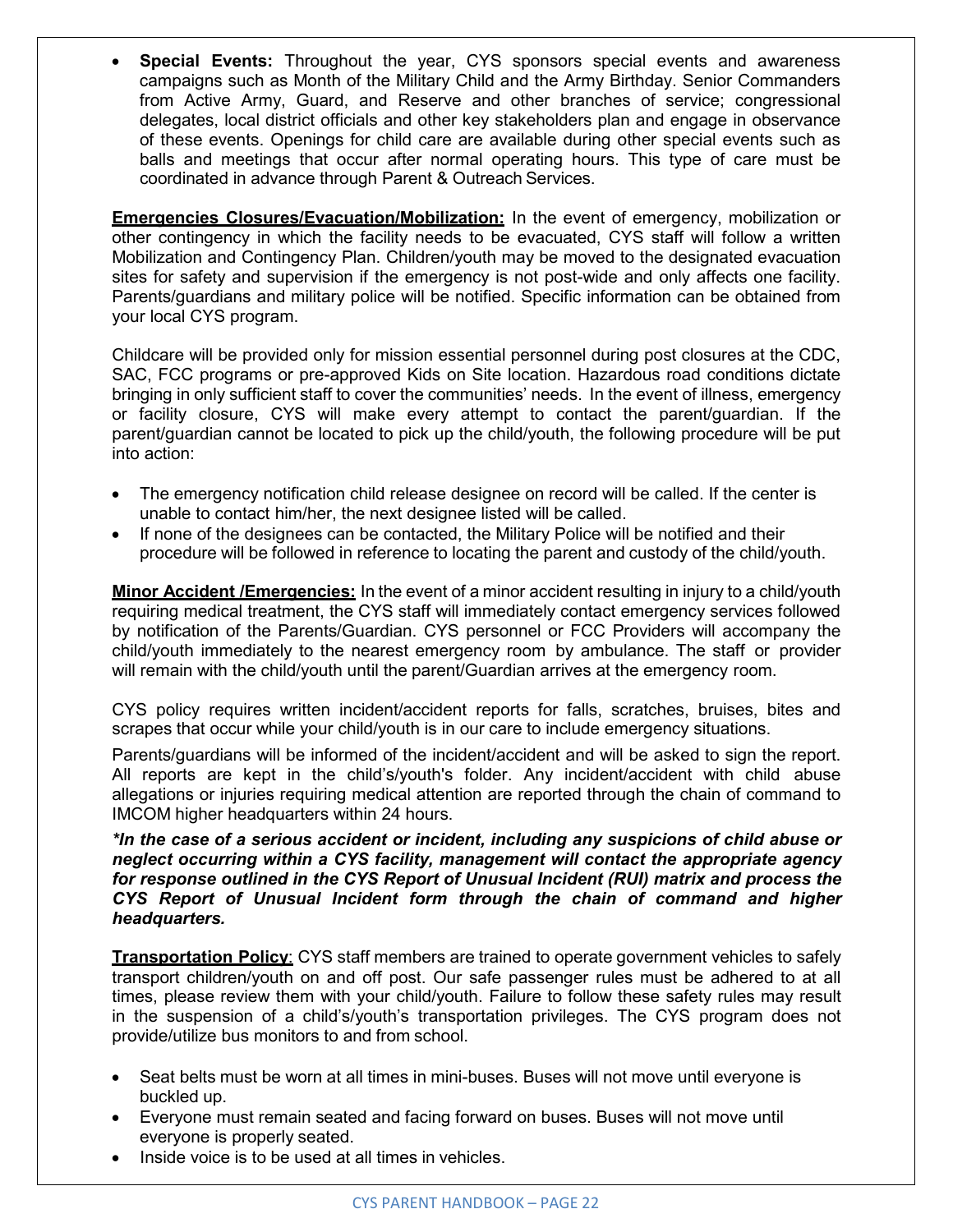- Eating, chewing and drinking are prohibited in vehicles.
- No objects (including body limbs) shall be extended out a window.
- Littering is prohibited. Trash should be placed in designated trash containers.

SAC and MST programs contract buses for off post field trips transportation. All staff complete name to face counts of children/youth before entering a vehicle and upon exiting it when going on field trips.

Disciplinary action will be taken for any children/youth left unattended in vehicles which could lead to termination of employment. Staff are required to follow the guidance in the ID-E Child Supervision Guidance Policy for children left unattended in vehicles.

**Field Trips:** As part of the curriculum, field trips and nature walks are scheduled to Family and Morale, Welfare and Recreation (FMWR) sites and other local sites to augment the developmental program. All field trips receive input from Families, child/youth and staff to offer planned activities in conjunction with community service projects. Field trip sites are visited by staff prior to the scheduled trip Parents/guardians will be informed in advance of the date and destination of each trip and will be required to sign a permission form for each child/youth participating in the trip. Ratios must be maintained by paid staff supplemented with adults such as parents or volunteers. Ratios for high risk activities must follow guidance. Please consult the program director for additional information on high risk activities.

**Food and Nutrition:** FCC homes and CDC programs provide all infant jar food, cereal and teething biscuits. FCC homes and CDC programs offer on-site ready to feed iron-fortified formula for infants in full- and part-day programs. These specific USDA CACFP approved formulas are free of cost and parents/guardians have the option to decline. Parents/guardians are responsible for preparing bottles and providing an adequate number of bottles labeled with the date and child's first and last name.

Glass bottles are not allowed and all bottles must have caps. Medications or cereal may not be mixed with formula, unless otherwise indicated in the MIAT care plan due to medical reason. Bottles for infants (under 12 months) may only contain formula or breast milk. Whole milk is allowed for children over 12 months. Formula and human milk that is unconsumed and unrefrigerated must be discarded after one hour. Unused portions of human milk may be returned to the parent upon request, in this case the bottle will be placed in the child's diaper bag.

Infants (under 12 months) will be fed individually and according to the infant's feeding plan. Infant Feeding Plans are based on USDA CACFP guidelines and are established by the parent and recommendations of the child's physician or other qualified health professional. The type and quantity of food the child consumes is communicated through a Daily Care Sheet. Parents receive a copy of the completed Daily Care Sheet every day their child is in care.

**Family Style Dining:** With the exception of SAC and YC programs that serve buffet-style meals, CYS programs sit and dine "family style" with children/youth in FCC homes and centers. Family style dining promotes expanded language and cognition skills, builds fine motor skills and models appropriate eating habits while fostering social interactions. Most importantly, family style dining promotes a feeling of unity and acceptance that is essential to emotional development. It is developmentally age appropriate for children/youth to participate in cleaning and setting tables, preparing meals, serving themselves (with staff assistance if needed) and assisting with cleanup after meals.

**Parent Participation Program:** The Military Child Care Act requires the establishment of a parent participation program at each DoD installation. The program allows parents/guardians to earn points by participating in pre-approved activities on post, off post or in the comfort of the parent's home. *Parent/guardians who wish to take advantage of this cost saving opportunity will receive a 10% monthly fee reduction.* Here are a few ways Parent/Guardians can earn points towards fee reductions in childcare: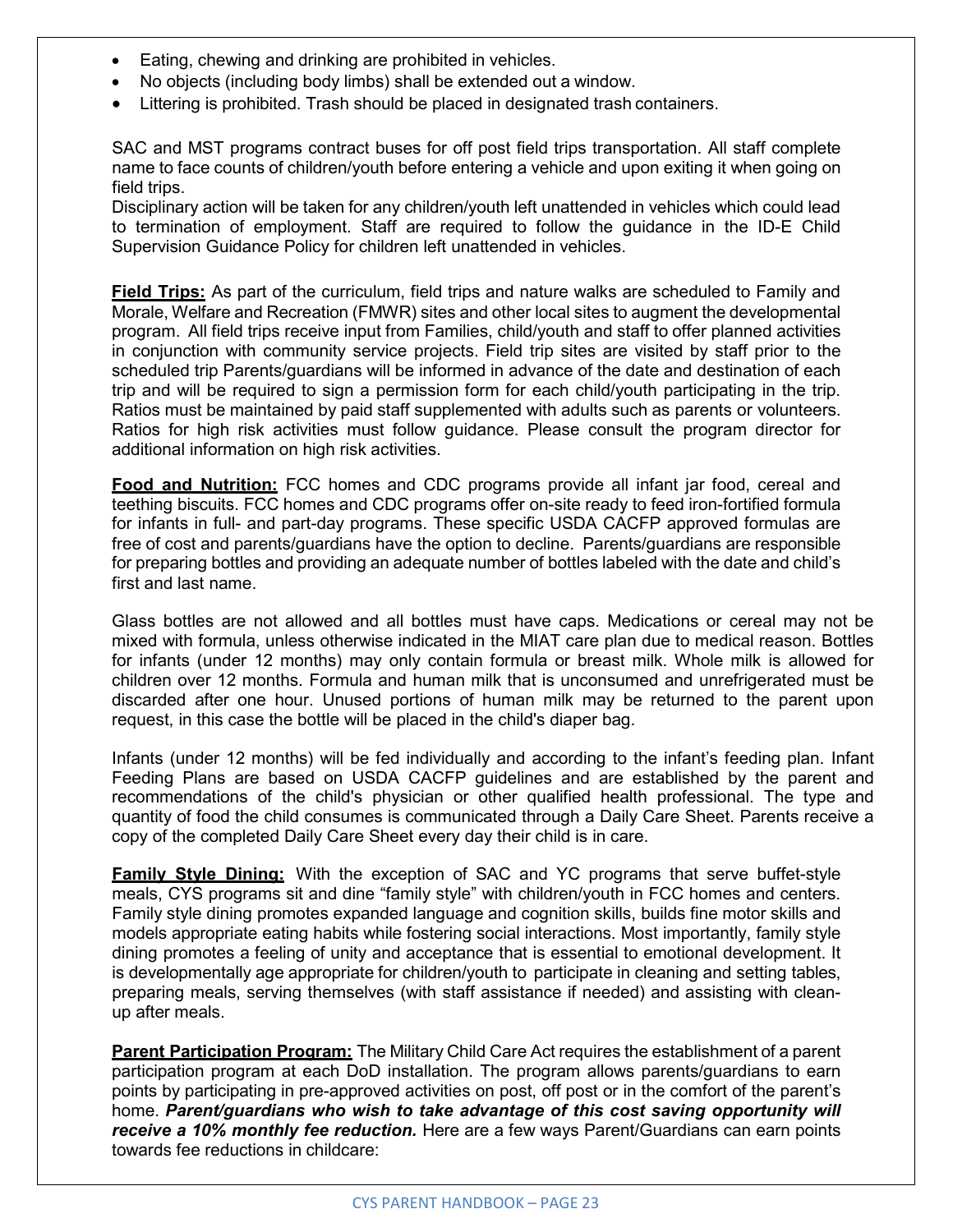- **Parent Education:** Offer classes at least quarterly during the CYS Orientation Training and through Army Community Service. Regularly scheduled classes include some of the following (1) child growth and development (2) special needs awareness, (3) character counts, (4) child guidance techniques, and (5) Parenting classes with ACS's Family Advocacy.
- **Parent Advisory Council (PAC)**: The PAC is a parent/guardian forum that meets at least quarterly to discuss current issues and offer recommendations for CYS program and service improvements. Parent/Guardians concerns are channeled through the program director to the installation commander for review and disposition.
- **Parent Conferences:** Provide parents/guardians a formal means of communicating with those who provide direct care to their children on a regular basis. It offers a great opportunity for Parent/Guardians to learn up to date community news and program information while discussing their child's/youth's developmental progress.

**Mission Related Extended Hours:** Provided at no additional cost for short term child care (generally up to 3 hours/day) CYS childcare programs support patrons that have mission requirements, mobilization, deployment, contingency or TDY responsibilities after normal duty hours. Child Development Centers (CDC) supports unit requirements for childcare during training exercises, and alerts to the extent possible. CDC operating hours for full-day care will reflect installation variable duty hours. Other childcare programs provided for extended hours are FCC Extended Hours and Long Term Care homes, trained CDC baby-sitters, and Army Community Services foster homes as well as available off-post options. Extended hours per operations are according to the Installation's Child Youth Operations Plan (ICOP).

Families are not charged for approved Army mission related extended hours care. Families must provide written validation confirming the mission related extended hours care. The Soldier's Unit/Sponsor's Supervisor will provide documentation to qualify for approved mission related extended hours care to the center based program staff or FCC Provider. Extended duty hours care is generally up to 3 hours/day.

**After Hour Care:** Children/youth must be picked up by posted closing time. When a Child/youth is left at the site past closing, staff will attempt to contact the parent/guardian using all telephone numbers provided, to include the emergency release designees. If there are no positive responses to these calls, and the child/youth has not been picked up within 1 hour of posted closing time, CYS will contact the Military Police, and the Military Police procedure will be followed in reference to locating the parent and custody of the child/youth.

# **CHAPTER 4: PAYMENTS AND REFUNDS**

**Joint Base Location:** At Joint Base locations where Army is the supporting Service, non-Army Families are not eligible for deployment support services fee reductions unless reimbursed by the supported Service. At Joint Base locations where the Army is supported by another Service, Army Families are eligible for deployment fee reductions, which are reimbursed to the supporting Service

**Tax Liability:** All Civilian Families using on-post child care are required to register with the designated DoD Third Party Administrator and complete an online parent enrollment form to determine the tax value of their child care subsidy. Each year DoD must determine the value of the child care subsidy. This net value is the amount that is considered potentially taxable income associated with the DoD child care subsidy. Only child care subsidies that exceed the \$500 (\$2,500 for married individuals filing separately) exclusion and taxable and reportable. Sponsors are responsible for considering any dependent Care flexible Spending Accounts (DCFSAs) to determine if the net value plus the DCFSA value exceeds the \$500 or \$2,500 amount.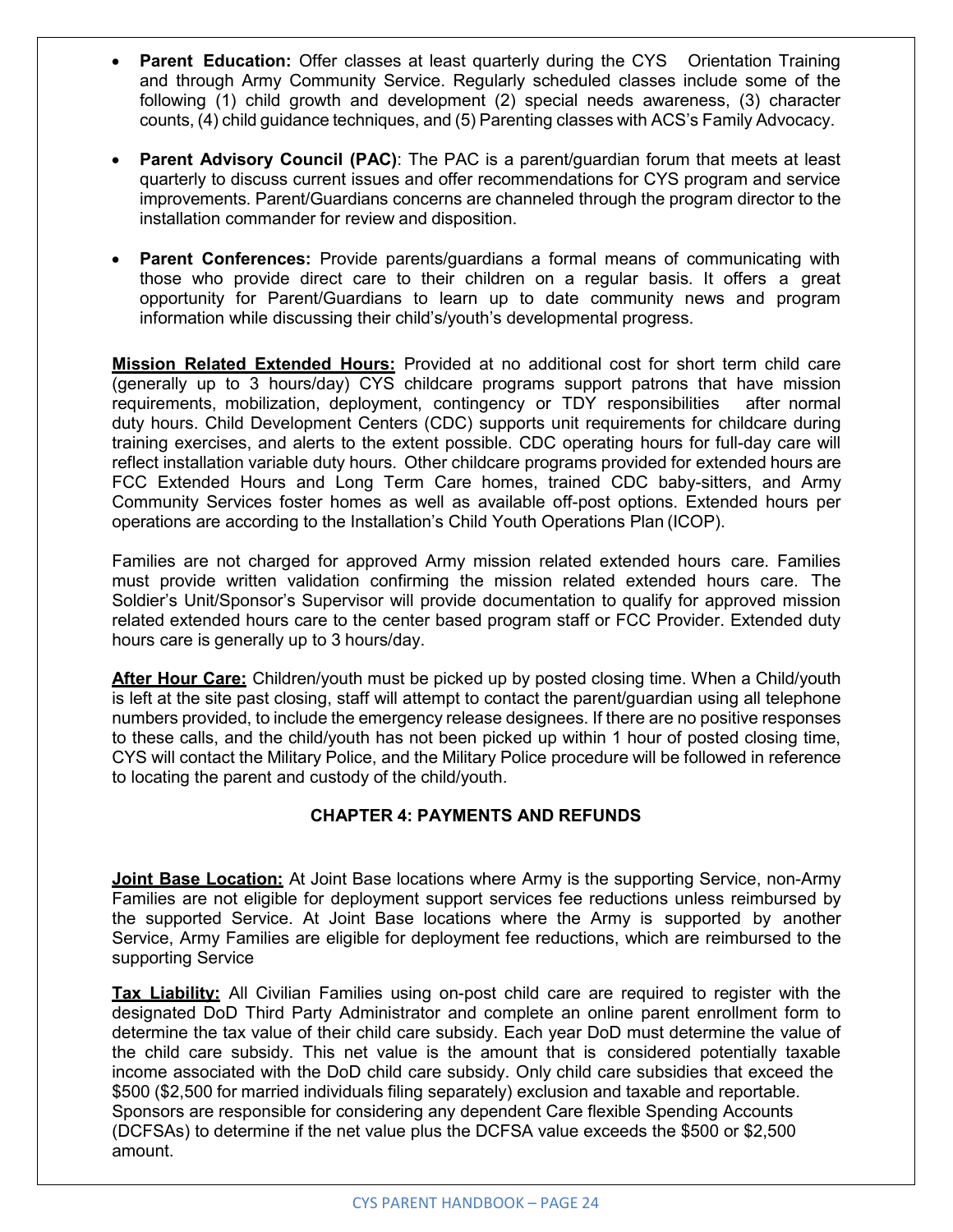**Total Family Income (TFI)** is all earned income including wages, salaries, tips, special duty pay (flight pay, active duty Demo pay, sea pay), and active duty save pay, long-term disability benefits, voluntary salary deferrals, retirement or other pension income, including SSI paid to the spouse and VA benefits paid to the surviving spouse before deductions for taxes. TFI calculations must also include quarter's subsistence and other allowances appropriate for the rank and status of military or civilian personnel whether received in cash or in kind. For dual military living in government quarters include BAH RC/T of the senior member only; for Defense civilian OCONUS include either the housing allowance or the value of the in-kind housing provided. Current BAH chart is located at <http://www.defensetravel.dod.mil/site/bah.cfm>

# **DOCUMENTATION NEEDED TO DETERMINE TFI:**

- a. Military Sponsor's current Leave and Earnings Statement (LES).
- b. Civilian Sponsor's current LES.
- c. Spouse/Partner's LES, W-2 forms, and/or other income documentation.
- d. Schedule C (IRS return) from previous year to demonstrate wages from self employment.

e. Letter from employer if Spouse/Partner has not worked one full month. The letter must include rate of pay and anticipated average number of employment hours in order to calculate an annual pay estimate. Pay stub must be submitted following the first month of employment for employees with a set schedule. For Flex employees, three pay stubs are required within 60 days to average pay for TFI calculations.

Families who fail to show proof of TFI may suspended from care.

Fees for Blended Families AND Fees for Legally Separated Families will be based on the TFI of the household.

Fees for Legally Separated Families are contingent on a legal separation document or a notarized statement stating the Sponsor is legally separated.

Annual TFI **will not** be adjusted unless:

- Unemployed spouse/partner finds paid employment
- Family is granted a Financial Hardship/Extenuating Circumstances Reduction
- Annual Internal Review Audit documents inaccurate documentation of TFI or Fee changes
- Special circumstances (Furlough)

#### Parent fees **will be** adjusted when:

- The Family moves to a new TFI Category.
- Child/youth transition between programs with different fees, e.g., full day care to kindergarten, Full Day to Part Day, After School to Summer Camp, Child Development Center to Family Child Care, etc.
- Army Fee policy directs a fee change.
- A Financial Hardship Waiver is approved.
- The Family relocates to another installation with different fees
- Special circumstances (Furlough)

**Program Fees:** Are generated semi-monthly on the 1<sup>st</sup> and the 15<sup>th</sup> of the month. Parents can pay monthly fees for regularly scheduled Full Day, Part Day and Part Time Care in monthly or semi-monthly installments. Incoming Families make their initial payment for care at the time they accept the child care space offered by the CYS Parent Central Services Office. **Services will be terminated if full payment plus late fee charges for the month are not received by the last working day of the month unless a command approved financial hardship waiver has been initiated.**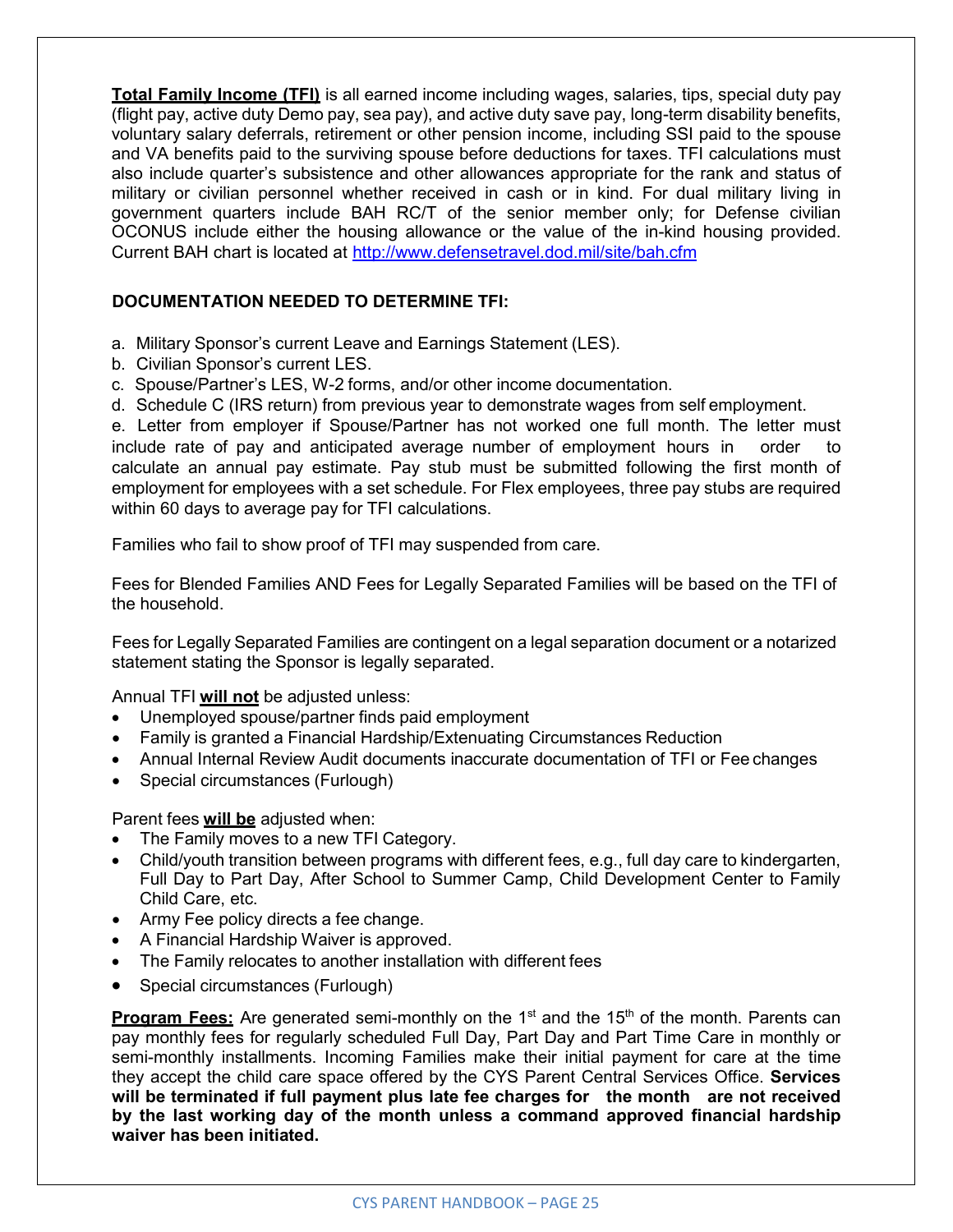- **Hourly Care fees**: The Standard Army-wide hourly care rate is \$7 per hour per child for ALL CYS programs regardless of Total Family Income (TFI) category. **Multiple Child Reductions do not apply to hourly care.** Hourly care payment is due at the time of pick- up. Failure to make the payment will result in termination of availability of child care services. Same day or walk-ins may be accepted on a space available basis. Reservations for childcare can be made two weeks in advance.
- **CYS WEBTRAC Payments:** Vicenza CYS programs allow patrons to make online payments. Please contact your local Parent Central Services for more information regarding WebTrac payment options.

**Other Payment Options:** Payments may be made with cash, check, credit card, auto debit or through WebTrac. Personal checks will be accepted in the amount due only.

- **Late Pick-Up Fee:** CDC and SAC programs are authorized to charge a late pickup fee of \$1.00 per minute up to 15 minutes per Family per site regardless of the number of children in care at that site. After 15 minutes, the charge is \$7.00 per child/per site for the next 45 minutes. CYS emergency procedures will be followed when a child(ren) is left at the program one hour after closing the program. Late pickup fees are not charged for approved mission related circumstances.
- **Late Payments:** Payment for regular scheduled care for full day/part day care. Late payment fee is charged after the  $5<sup>th</sup>$  business day and is \$10.00 per child per payment cycle (semi-monthly) or \$20.00 (monthly).

When late or non-payments have been identified, the procedures as outlined in the SOP, Subject: "Non-Payment of Child Care Fees, Collection of Delinquent Accounts and Denial of Services" will be followed which include:

- Verbal Warning. By Front Desk staff during swipe in/swipe out on the 4th and 5th days of each semi-monthly billing cycle. CYMS swipe stations should be toggled to 'Display Message if HH Balance Exists' so front desk personnel can give parents a courtesy reminder of approaching payment deadlines.
- On the  $6<sup>th</sup>$  business day, patrons will receive a late payment notice outlining the procedures for payment and possible termination if fees are not paid.
- Late payments for full- or part-time care will result in a notice of suspension of services when fees are not paid in full by the 2nd billing date of the month. Services will be suspended on the last day of the month until the fees are paid in full or a hardship waiver/payment plan is approved by the Garrison Commander. Services may be terminated when fees are not paid in full or a financial hardship waiver is not approved.

## **Note: When payment is not received, garnishment of wages will be initiated.**

**Financial Hardship Waiver:** Families must demonstrate a need for a child care fee reduction due to financial hardship based on a review by an ACS financial counselor or a certified financial professional external to CYS. The counselor will provide a recommendation for a fee reduction to the Garrison Commander. Fee Adjustments for Financial Hardships must be re-evaluated at least every six months by the counselor or Garrison Commander. **Families whose child care fees are 25% or more of their Total Family Income (TFI) may request a hardship review.** Contact the Outreach Services director at your childcare facility for assistance in filing a hardship.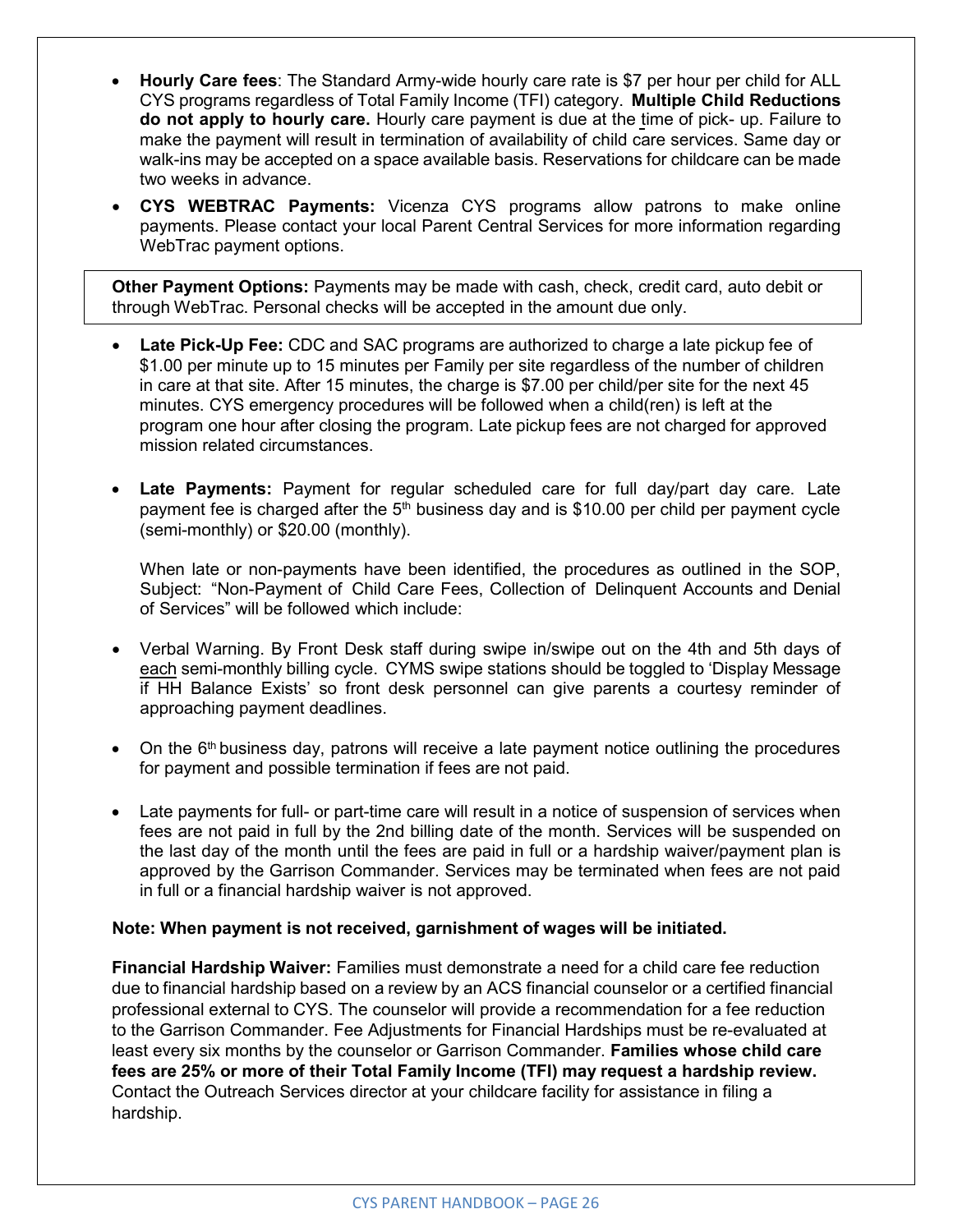**Leave/Vacation Options:** Family Child Care Fees are annualized during registration for a 2 week Leave/Vacation which reserves the child's space. The option chosen must be used during the registration year and cannot be carried over into the next year. Families who opt for 4 weeks of Leave/Vacation pay a higher monthly fee than families who chose the 2 weeks fee option. Family Leave/Vacation must be taken in a minimum of one week increments. Families must provide advance notice prior to taking leave/vacation. **Leave vacation options are available to patrons enrolled in CDC/FCC programs ONLY.**

**Withdrawal/Out-processing: Parents are required to provide a minimum of 30 days notice in writing prior to withdrawal.** This notice should be given to the Center Director, Assistant Director or clerical staff. Failure to submit written notification will result in on-going assessment fees. The other available option is for parents to use the two week leave in lieu of the two week notice of withdrawal.

**Absenteeism:** *No credits or refunds are issued for child/youth absenteeism due* to: (a) regular childhood illnesses or injuries (two weeks or less) (b) CYS program closures due to inclement weather, staffing training, or special installation circumstances determined by the Garrison Commander (GC), (c) withdrawal except in situations approved by the CYS Coordinator where the child/youth has not started the class and for (d) unused leave/vacation. Sponsors requesting refunds for circumstances outside the scope of this policy must submit their justification in writing through the program director to the garrison commander.

**Refunds:** Refunds are authorized for: (a) program closures for repair or renovation when an alternate care setting is not provided (b) unexpected prolonged child absence due to Family emergency or extended illnesses (c) withdrawal from a regularly scheduled child care programs upon receipt of PCS orders and (4) withdrawal from a Youth Sport (occurring before midseason of the sport) upon receipt of PCS orders. Forms are available at Parent Central Services or at your program facility.

# **PARENT FEE REDUCTIONS/INCENTIVES:**

**Deployment Support Services:** Deployment Support Services fall into five (5) eligibility criteria: Criteria 1: Deployed Contingency Operations

Criteria 2. Assigned to a Warrior Transition Unit (WTU)

Criteria 3: Deployed Rotation Forces

Criteria 4: Deployed Non-Contingency Operations

Criteria 5: Survivor Outreach Services (SOS)

For a Soldier to be eligible for deployment support benefits, one of the above eligibility criteria must be indicated in either official orders or a letter from the Commander. TDY, TCS and PCS statuses must align with one of the five (5) eligibility criteria.

Please contact Parent Central Services for additional information regarding Deployment Support Services.

**Parent Participation Fee Reduction**: Parents may earn a fee reduction for participating for a minimum of 10 hours in CYS programs. A 10% reduction on one month's fee for one child/youth may be awarded for each 10 hours of parent participation. Reductions are limited to 10% per child/youth per month.

Parent participation hours may accumulate month to month and may not be shared with other families. The CYS Coordinator may approve Military Units or formal organizations such as Family Readiness Groups (FRG) to "adopt" Families who are unable to accumulate participation hours due to deployment or other extenuating circumstances.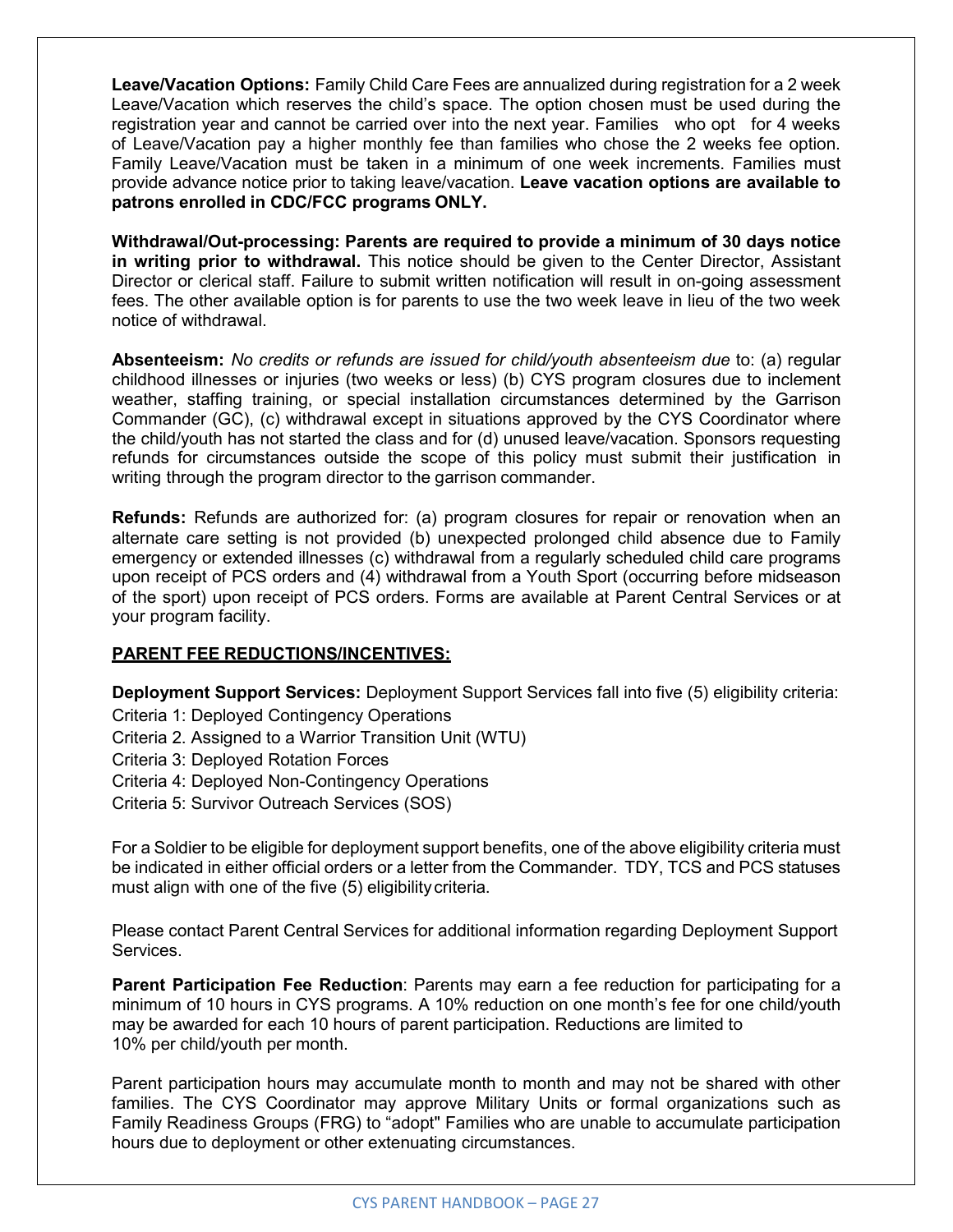Families **must be identified and approved prior** to the accumulation of points. Members of units or organizations are not required to have children or youth enrolled in CYS. Adopted Families **may not** use hours accumulated on their behalf when the deployment or extenuating circumstance ends.

**Multiple Child Reductions (MCR)**: A 15% MCR is applied when more than one child is enrolled in regularly scheduled child care programs or seasonal youth sports. MCRs for child care and youth sports are determined separately and may not be combined. MCRs are *not* applied to Hourly Care, SKIES*Unlimited* fees, or School Age occasional user fees.

Seasonal youth sports*:* MCR applies to Families with more than one child enrolled in a seasonal youth sport. The Standard Army-wide Multiple Child Fee Reduction is applied to the second child and all subsequent children enrolled in a youth sport occurring in the same season. Regularly scheduled child care programs (Full-day, Part day, FCC home, Before and After School Age, etc): MCR applies to Families with more than one child enrolled in ongoing child care programs. The child enrolled in the highest cost care option is considered the first child and pays full fee. The Standard Army-wide Multiple Child Fee Reduction is applied to the

**Family Child Care Fee Incentive:** FCC Parent Fee Assistance represents a savings to Families over Army CDC and SAC fees for designated Total Family Income Categories. This savings is an efficiency incentive to encourage more Families to use FCC Homes as their primary source of child care. Contact Parent Central Services for additional information on FCC Parent Fee Assistance.

second child and all subsequent children enrolled in regular ongoing child care program.

**Mission Related Extended Duty Child Care Fee Assistance:** Provided at no additional cost for short term child care (generally up to 3 hours/day) beyond FCC regularly scheduled care hours (based on the Sponsor's typical duty day/care requirement). Written validation statement is required from the Soldier's Unit/Sponsor's Supervisor to the FCC Provider to qualify. The provider subsidy rate for Extended Duty Child Care fee assistance is the standard hourly care rate, of \$5.00 per child, per hour for non-duty related child care provided between 0600-2400 hours and \$6.00 per hour for non-duty related care provided between 0001-0600 hours.

**Mission Related Extended Duty 24/7 Fee Assistance:** Provided at no additional cost for care beyond FCC regularly scheduled care hours. Individual Families are authorized up to 15 calendar days for Extended Duty Child Care per year. The provider subsidy rate is \$5.00 per child per hour.

# **CHAPTER 5 - CURRICULUM AND PROGRAMS**

## **CORE CURRICULUM:**

## **CHILD DEVELOPMENT CENTERS (CDC)/FAMILY CHILD CARE (FCC) HOMES**

The Creative Curriculum is the authorized curriculum used in CDCs/FCC for children ages 0–5 and Teaching Strategies (TS) GOLD is the developmental assessment system. TSGOLD's *Checkpoints,*  observations, conferences, and assessments will be used to document the progress of children and influence overall program improvements such as enriching curriculum, improved instructional practices, targeted professional development for teaching staff, and adjusted distribution of program resources.

All activities will be developmental in nature and recognize children's individual differences by providing an environment that encourages self-confidence, development of self-help and life skills, curiosity, creativity, and self-discipline as outlined in the Creative Curriculum. Concrete experiential learning activities encompass the following six domains: Social, Physical, Language/Literacy, Cognitive/Intellectual, Emotional and Cultural.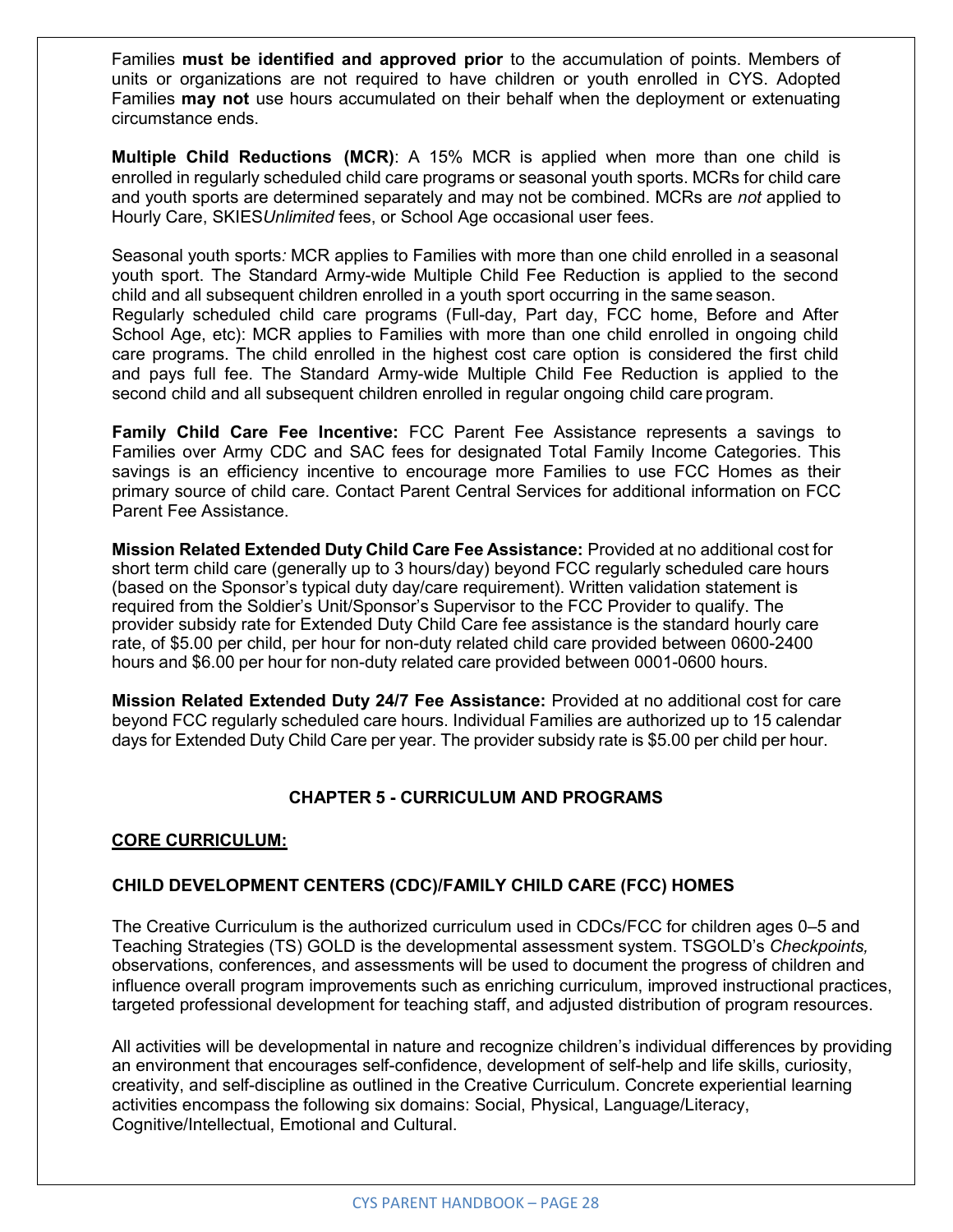Typical child routines such as meal times, clean-up times, napping and rest times, and diapering and toileting are integral parts of the curriculum, not separate items between curriculum areas. Daily specific lesson plans and schedule along with weekly lesson plans are posted.

# **SCHOOL AGE CARE (SAC)**

Curriculum and programming centers around the school age five services areas: Sports Fitness & Recreation, The Arts, Character and Leadership Development, Educational Support and Career Development, and Health Wellness and Life Skills. Children will have input into activity choices to ensure the activities meet their needs and interests. Documentation of child input into activities is on file in the program. Program choices are designed and implemented to meet a variety of child interests to cover a wide variety of skill, ability and interest levels.

Daily schedules/lesson plans will be flexible, provide stability without being rigid, allow children to meet their physical needs ( e.g., water, food, restrooms) in a relaxed way, allow children to move smoothly from one activity to another, usually at their own pace, and facilitate transitions when it is necessary for children to move as a group.

Program activities are offered in Citizenship and Leadership Programming. A variety of clubs and committees will be available to expand children's interpersonal, speaking, and leadership skills. Program choices will be offered to help children develop skills in independent living and life planning such as cooking, swimming, etc.

## **MIDDLE SCHOOL/TEENS (MST)**

The MST program utilizes a comprehensive youth development curriculum framework to ensure the physical, cognitive, social and emotional needs of youth are addressed. The framework is comprised of Five Service Areas (Character and Leadership Development; Education Support and Career Development; Health, Wellness and Life Skills; Sports, Fitness and Recreation; and The Arts) to meet the core requirements. Youth will work together with staff to ensure they have input into activity choices. Activities must meet the needs and interests of the youth. Intent is to have a combination of youth and adult choices in the lesson plan. Youth will help determine frequency of these activities. Activities will reflect the program's written philosophy and goals for youth in a prominent area.

Program opportunities will be offered in life skills, citizenship and leadership in the following program areas:

- Youth Councils, which will provide opportunities for youth to actively participate in planning and conducting youth programs.
- Volunteer Community Service will provide opportunities for youth to actively learn through service to their community.
- Workforce Preparation provides opportunities for youth to prepare for successful entry into the workforce.
- Youth Technology Lab. Provides opportunities for youth to explore interests, enhance technology skills, and research information.

*We encourage our Families to share their culture, heritage and home language throughout all curriculums.*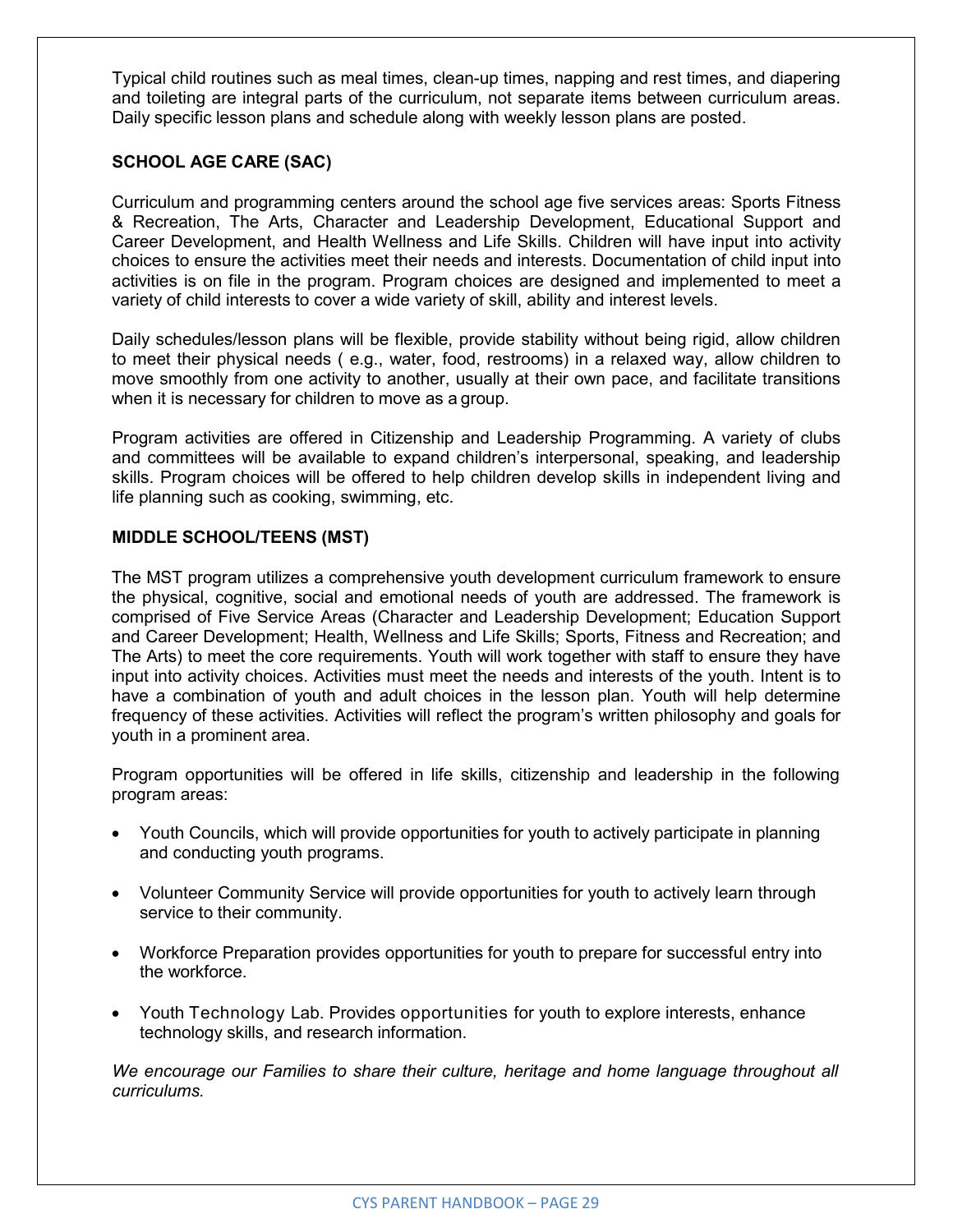# **CHILD AND YOUTH SPORTS AND FITNESS PROGRAM**

The Child and Youth Sports and Fitness Program utilizes a comprehensive framework to ensure the physical, cognitive, social and emotional needs of youth are addressed;

- The System is comprised of Four Service Areas to meet the core requirements:
	- o Team Sports
	- o Individual Sports
	- o Fitness and Health
	- o Outreach
- Team Sports are offered for all children ages three and above in the following sports:
	- o Baseball/T-Ball
	- o Soccer
	- o Basketball
	- $\circ$  A minimum of two additional teams sports offered at any time of the year (volley ball, dodge ball, cheerleading, tackle football, etc., based on community needs and interests).
- Individual Sports are offered for children in the following sports:
	- o Archery
	- o Tennis
	- o Track & Field
- Fitness and Health programs focus on nutrition education/counseling and health promotion. A minimum of one Fitness and Health option is offered anytime during the year such as healthy lifestyles, healthy eating, personal hygiene, etc. These programs are implemented throughout the CYS system.
	- o Nutrition, Counseling or Health activities/event At least one other locally determined option i.e. aerobics, swimming laps, weight lifting, biking, fitness trails, challenge courses, walking, jogging, hiking, etc.
- Outreach programs are offered in CDC, SAC, MST and FCC in four areas throughout the year.
	- o Intramurals (SAC/MST)
	- o Motor Skill Activities (CDC/SAC) i.e. Start Smart
	- o Skill Building Clinics (all)
	- o MWR Partnerships (SAC/MST) i.e. Gymnasium, Outdoor Recreation

A minimum of one additional outreach activity (usually a special event or camp) is offered.

# **CORE PROGRAMS:**

**Child Development Centers (CDCs):** (Ages 6 weeks-5 years) Offer on-post full-day, part-day, hourly child care, extended duty day care ("We've Got You Covered") and the *Strong Beginnings* Pre-Kindergarten program. May also include stand alone CDC annexes and satellite sites. Care is provided by trained staff and operations are subject to Department of Defense (DoD) Certification. (Child Development Center 74017).

**Child Development (CD) Homes:** (Ages 4 weeks-12 years) Offer full-day, part-day, hourly child care to include extended duty day, weekend care, 24-hour care as needed in government owned or leased housing designated for this purpose. Care for between 7 and 12 children is provided by two trained CYS employees. 24-hour care requires additional fire safety protection.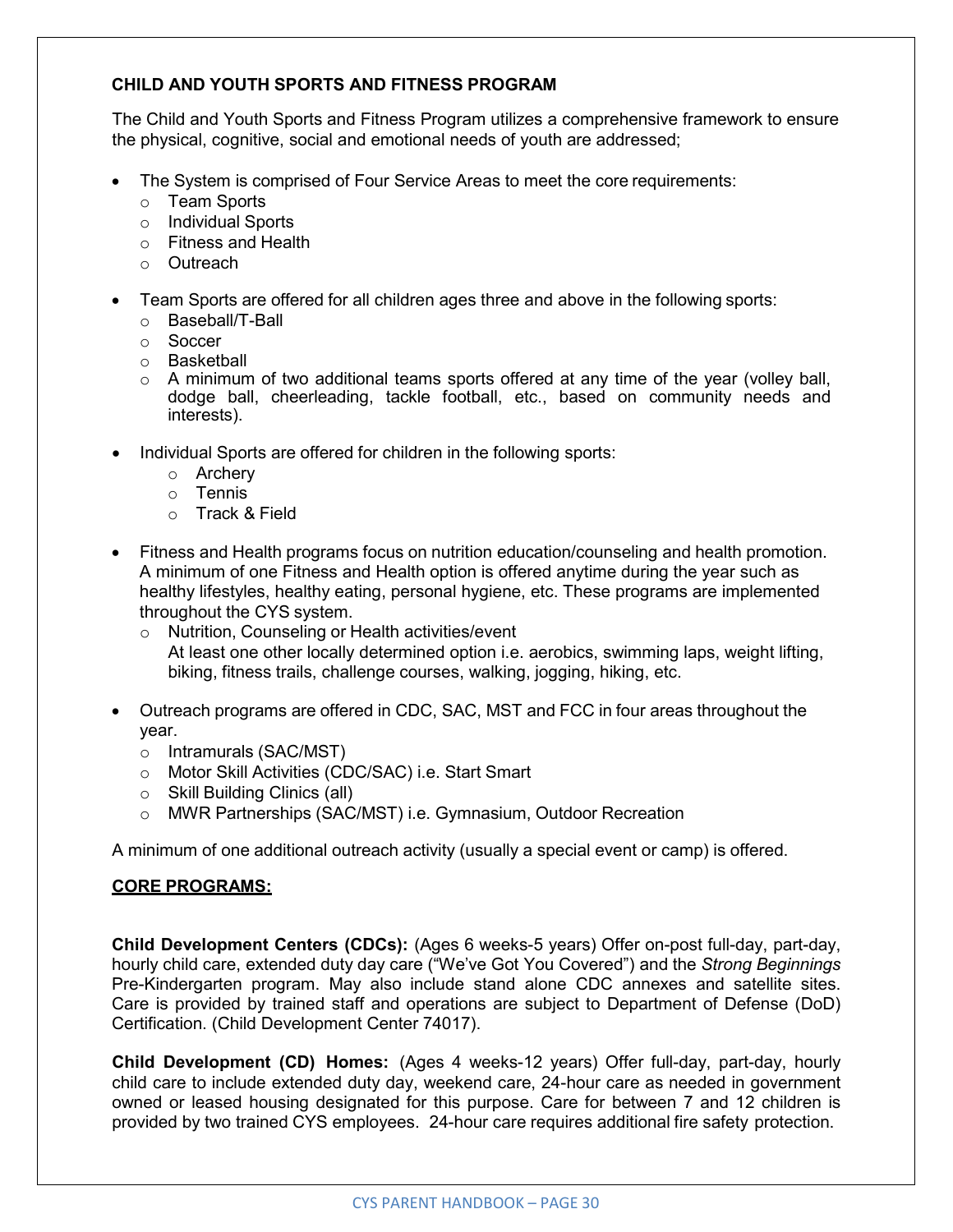**Family Child Care (FCC) Homes:** (Ages 4 weeks-12 years) Offer full-day, part-day, and hourly child care to include extended duty day, weekend care, 24-hour care as needed in a home environment. Care for up to eight children (depending on mix of ages) is provided by trained, certified, and monitored Family Child Care Providers in their own homes (privately owned and government owned or leased housing) and is subject to DoD Certification.

**School-Age (SA) Centers (aka School Age Care)**: (Ages 6-12 years) Offer before and after school programs, weekend activities during the school year, summer care and camps during school vacations. Care is provided by trained staff and operations are subject to DoD Certification. (School Age Center 74016).

**Youth Centers (YCs)**: (Ages 11-18 years) The Youth Program offers comprehensive, supervised program options and affordable, quality, predictable services that are easily accessible for eligible youth in grades 7 through 12 (may include 6th grade depending on local school configuration) who are generally 11 – 18 years of age. This is achieved through a comprehensive Youth Program framework consisting of the Four Service Areas. Through formal partnership agreements with several nationally-recognized youth-serving organizations, such as United States Department of Agriculture (USDA), 4-H and Boys & Girls Clubs of America (BGCA), youth have access to programs, standardized curricula, special events, camps, scholarships, etc., no matter where they live. Supervision and programming is provided by trained staff and operations are subject to DoD Certification. (Youth Center 74066).

**Youth Sports & Fitness Programs:** (Ages 3-18 years) Offer developmentally appropriate opportunities for children and youth to be engaged in individual and team sports, competitions, skill building clinics, and nutrition and health classes that foster development of life-long healthy habits. Provided by trained CYS employees and volunteer coaches in a variety of settings including Youth Centers, MWR Facilities, Schools, community fields and facilities. DODI 6060.4, AR-215-1, AR-608-10.

- Baseline Programming includes:
	- o Team Sports
	- o Individual Sports
	- o Fitness and Health
	- o Outreach

• National Alliance for Youth Sports (NAYS): NAYS is the nation's leading youth sports educator and advocate with national programs that educate administrators, coaches, officials and parents about their roles and responsibilities in the context of youth sports, in addition to offering youth development programs for children. Since 1993, the National Alliance for Youth Sports has created a unique partnership to bring quality youth sports programs to children on military bases in CONUS and OCONUS locations. Through NAYS CYS offers; youth sports coaches certification, youth sports officials training services, parental sports education and marketing services, Start Smart Sports Development Program for Child Development Services, and on site and on-line educational forums on Army installations worldwide.

#### **Parent and Outreach Services Programs**

• Parent Central Services: (Ages 0-18 years) Offers registration, enrollment, records transfer, parent education classes, and babysitter training and referral services for Families. Includes CYS *Parent Advisory Council*, non-traditional outreach services, and *Parents On Site* volunteer program. Provides program information, sends eNews publications and messages and contributes to web sites of interest to parents.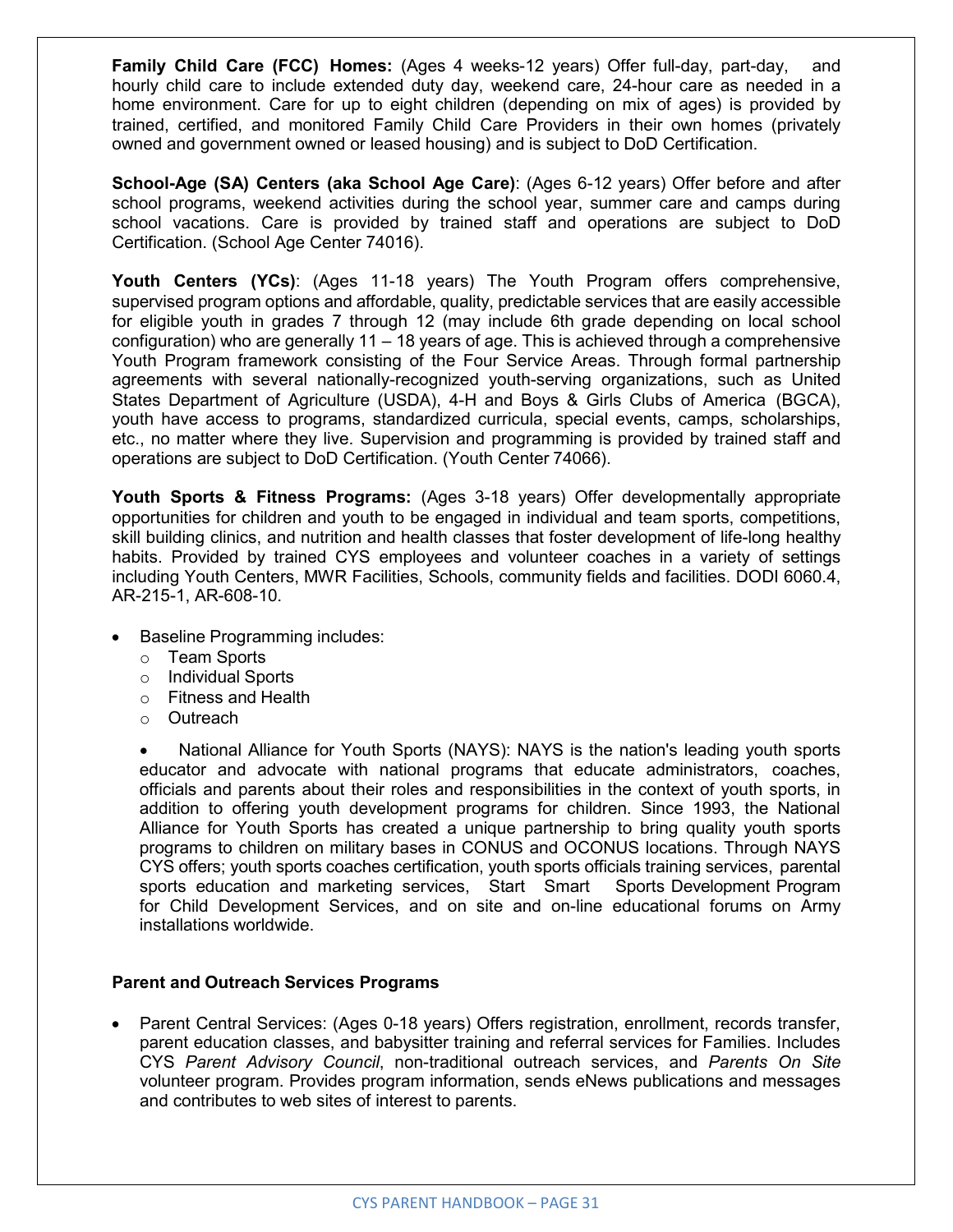- Kids On Site/Short Term Alternative Child Care: (Ages 6 weeks-12 years) Offers short term hourly child care for Families using/attending Command Sponsored events, e.g., Strong Bonds, Family Readiness Groups, Memorial Services, Yellow Ribbon Events etc. Provided by CYS employees in a variety of on and off post settings that may include Family and Morale, Welfare and Recreation facilities, Chapels, Armed Forces Recreation Centers, Hotels, Schools, Armories, etc. Parents remain on site or are immediately available in an adjacent facility. *[Kids On Site care is not offered in Vicenza. Care is offered through CDC 398, the Hourly Care facility.]*
- Kids At Home: (Ages 6 weeks-18 years) Offers non-traditional outreach services to support Families with children/youth whose primary care/educational setting is in their own home. Includes *imAlone* classes for enrolled children (11-15 years) whose parents have determined that they can be home alone during out of school hours, and *Home School Services,* e.g., use of CYS tech labs, multipurpose rooms, homework centers, instructional programs for educational purposes during school hours (when facilities are not in use) by children/youth who are home schooled and accompanied by their parents.
- Parents On Site/Parent Co-Ops: (Ages 6 weeks-12 years) Offer support services for the operation and management of parent co-ops that exchange babysitting services, infant/toddler playgroups, short term care in unit settings by Family members in one unit or organization for similar services at a future agreed upon time with Family members in another unit or organization. Care is provided by parents with CYS staff assistance and operations are subject to *DoD Certification.*
- Trained Babysitters: (Ages 6 weeks-12 years) The American Red Cross offers a Babysitters course providing formal training for teens and adults who would like to provide short term hourly child care in Families' own homes. Training covers skills needed to safely and appropriately care for children and includes First Aid and CPR, program activities and the "business" of babysitting. Trained sitters receive a certificate of completion and may be placed on the CYS' babysitter referral list available at Parent Central Services.
- SKIES*Unlimited* Instructional Program: (Ages 3 months-18 years) Offers range of out of school classes, e.g., music, dance, martial arts, gymnastics, and life skills designed to complement, expand, and support the academic, life skills, and athletic experiences children and youth have within Army CYS Programs and Schools. Provided by CYS employees and contract instructors in a variety of settings which may include Child Development Centers, School Age Programs, MWR and Community Facilities and Schools.

## **Deployment Support Services**

- DSS Respite Child Care for Deployed Contingency Operations of 180 days or longer: Offers respite child care for parents to give them temporary relief from child rearing duties and allows them time to take care of personal business. Families who qualify as Mission Level 1 deployment support are offered 16 hours per child, per month at no cost. Care begins 30 days before Soldier is deployed and ends 90 days after Soldier returns.
- Youth Technology Labs (YTLs): (Ages 6-18 years) Provide a safe, secure, and age appropriate place where children and youth can engage in technology-based activities and programs; both key to linking youth with their deployed parents and serving as a vital component of CYS Services Home Work Centers and Mobile Tech Labs that support geographically dispersed children and youth through Operation Military Kids.
- Child Behavior Consultants (MFLC): Provide on-site counselors in child and youth programs to offer non-medical, short term, situational, problem-solving counseling services to staff, parents, and children within CYS facilities, garrison schools and summer camps.